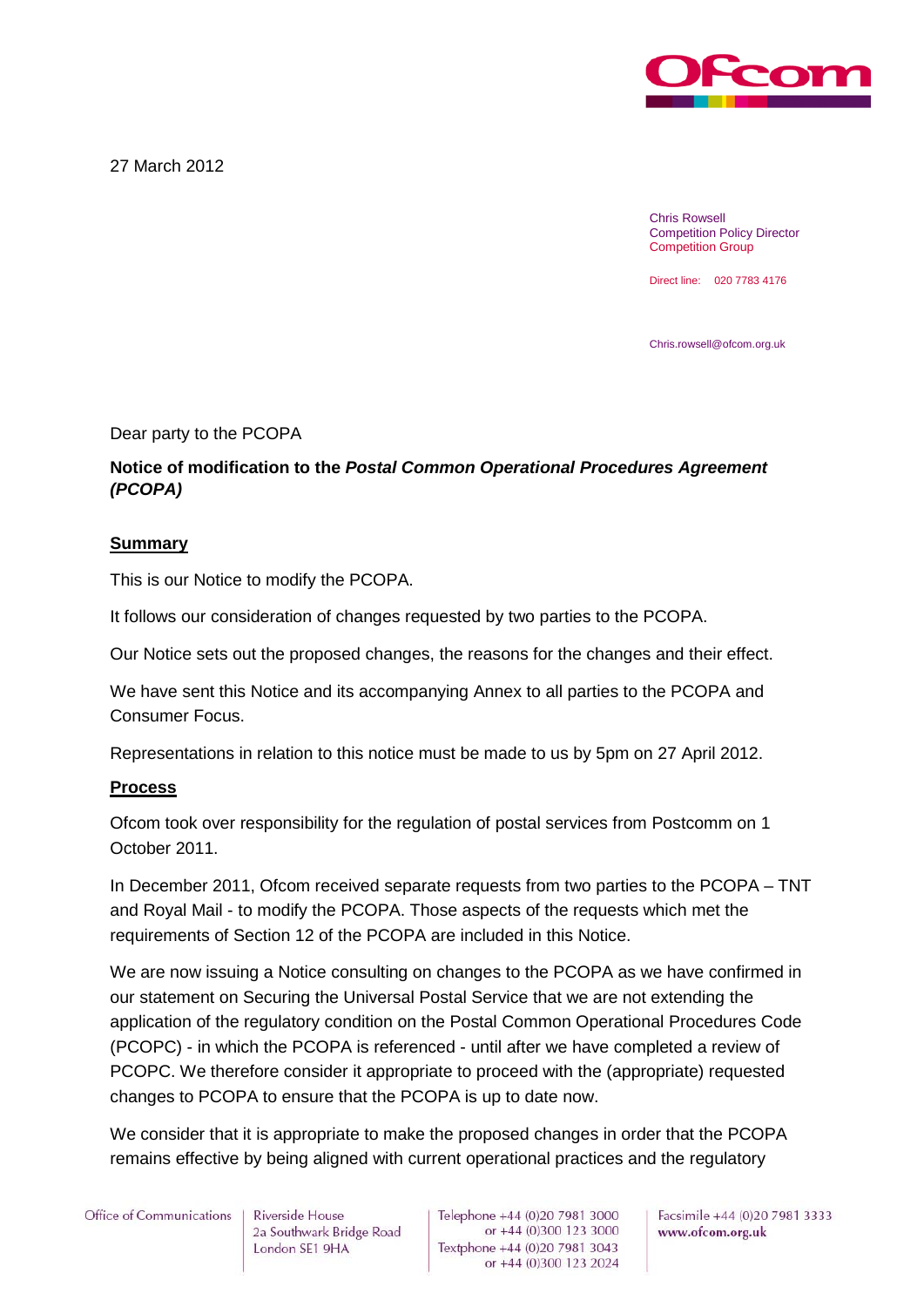conditions, thereby ensuring that the Code Objectives will be fulfilled. Given that one of the Code Objectives is to further the interests of users of postal services, modifications that are necessary to ensure that the Code Objectives will be fulfilled would, in our opinion, also be consistent with our statutory duties, in particular, our duty under section 3 of the Communications Act 2003, in carrying out our functions, to further the interests of citizens in relation to communication matters and to further the interests of consumers in relevant markets, where appropriate by promoting competition.

The next step is for us to issue this Notice proposing to make the relevant changes.

In accordance with the consumer protection conditions  $2.25 - 2.27$  (previously CP  $5.5 - 5.7$ ) in the initial conditions this letter constitutes our Notice to modify the PCOPA.

This Notice and its Annexes set out:

- the proposed changes;
- the reasons for those changes; and
- the effect of those changes.

# **The proposed changes and reasons for those changes**

- **Appendix 1** summarises each specific proposed change and the reason for the change. In general – and as illustrated in this Annex - the proposed changes will ensure that the PCOPA remains up to date and effective in light of current operational practices, how the market has developed over time and the revised regulatory regime (taking effect from April 2012).
- **Appendix 2** sets out in *tracked* edits all of the proposed changes to the PCOPA.

# **The effect of the proposed changes**

The effect of the proposed changes will be to update the PCOPA and ensure it remains effective. For example, by updating the access window collection times to reflect operational reality or clarifying that the references in Schedule 2 to first or second class public services relate to metered prices not stamped prices.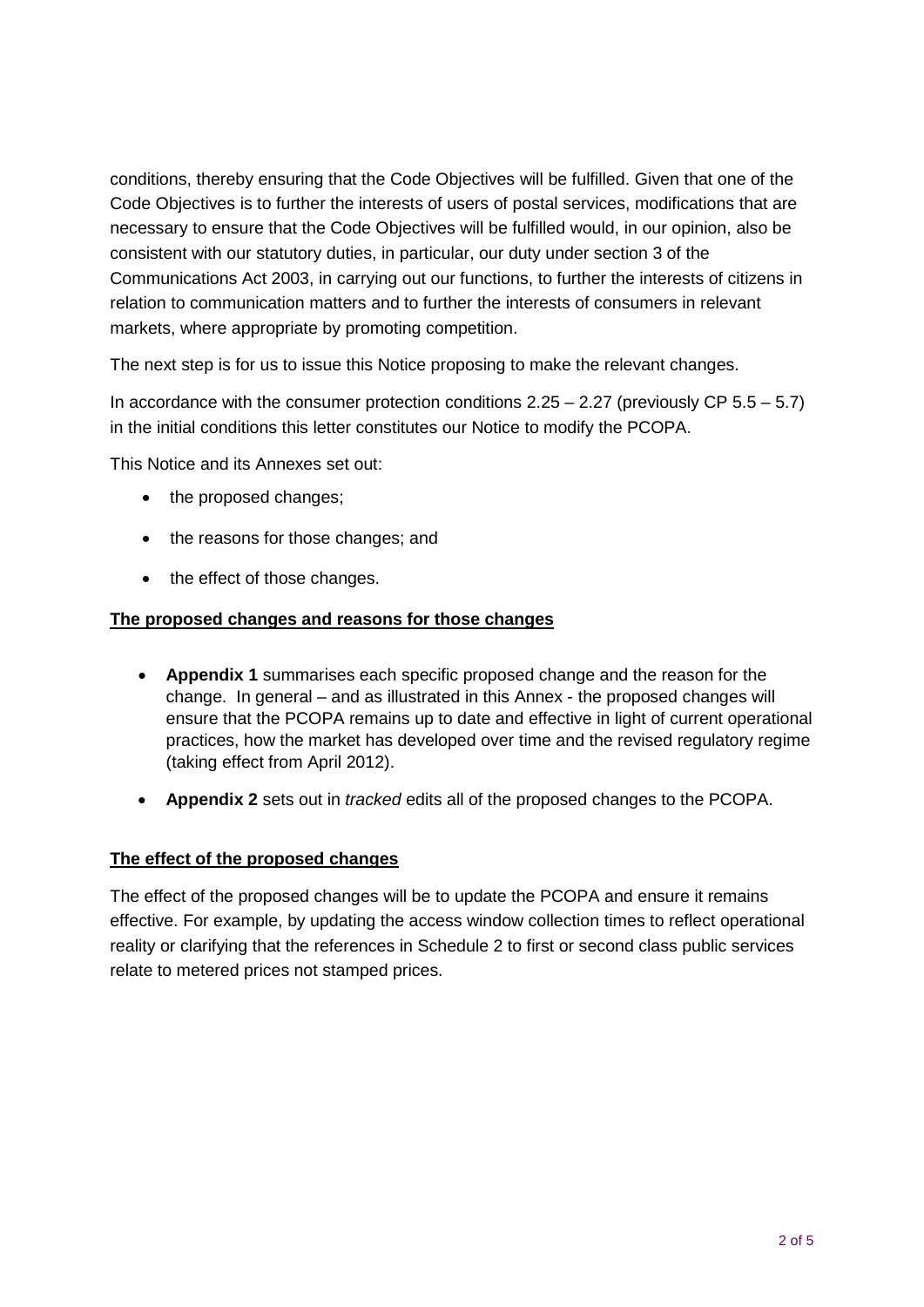# **Responses**

Any representations on this Notice should be emailed to [zahid.deen@ofcom.org.uk](mailto:zahid.deen@ofcom.org.uk) by **5pm on Friday 27 April 2012**. If you wish to discuss any aspect of this Notice, please contact Zahid Deen on 020 7981 3832.

We will consider any representations made in accordance with this Notice and not withdrawn.

We intend to issue a direction revising the PCOPA in May, assuming no substantive issues arise.

Yours sincerely

Chis Ray

**Chris Rowsell**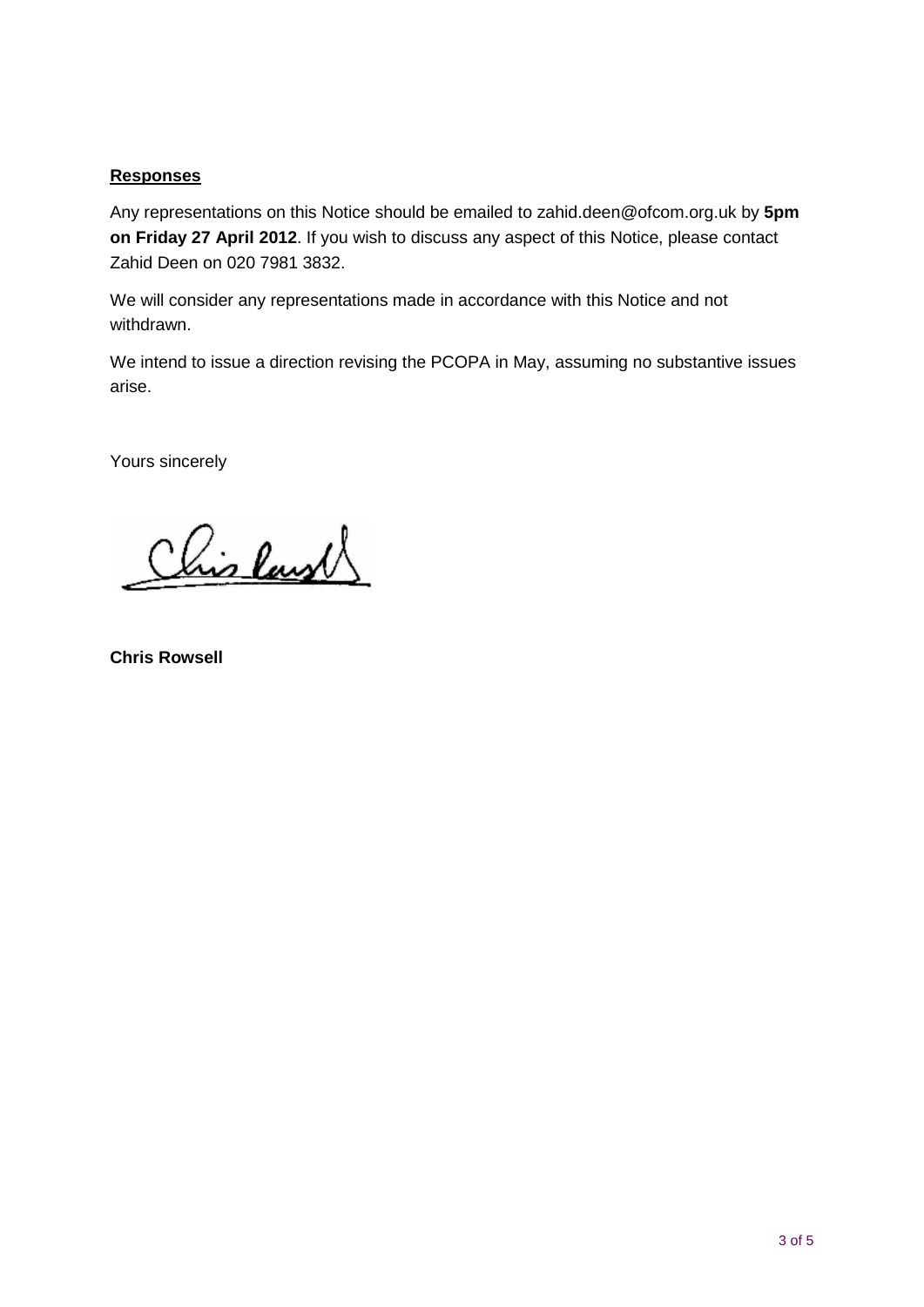| Proposed change to PCOPA                                                                                                                                                                                                              | Reason for change to the PCOPA                                                                                                                                                                                                                                       |
|---------------------------------------------------------------------------------------------------------------------------------------------------------------------------------------------------------------------------------------|----------------------------------------------------------------------------------------------------------------------------------------------------------------------------------------------------------------------------------------------------------------------|
| <b>Recital A</b><br>To refer to "Postal Operators" not "Regulated<br>Postal Operators".                                                                                                                                               | It is appropriate to amend Recital A to refer to 'Postal<br>Operators' as opposed to 'Regulated Postal Operators'<br>as the Regulatory Conditions apply to more than<br>Regulated Postal Operators, even though only the latter<br>need to sign up to the Agreement. |
| <b>Clause 2: Definitions</b><br>"Formula Year" The first year should be re-<br>set at 2012, the relevant value having been<br>calculated using the existing formula.                                                                  | Although this proposed change is not 'essential' it<br>provides clarification on the initial value.                                                                                                                                                                  |
| <b>Clause 2: Definitions</b><br>Delete the reference to "as listed on Ofcom's<br>website (and as amended from time to time)"<br>from the definition of "Royal Mail Centres"                                                           | The proposed deletion of this reference from the<br>definition of "Royal Mail Centres" is appropriate as the<br>Royal Mail Centres will not be listed on Ofcom's<br>website.                                                                                         |
| Clause 5.8<br>Change access window for collecting items to<br>07.30-12.00.                                                                                                                                                            | The proposed change reflects the current arrangements<br>and updates the operational reality since the original<br>clause was drafted.                                                                                                                               |
| <b>Clause 10.14</b><br>Delete (a) from 10.14<br>We propose that Clause 10.14 will read:<br>The Secretary shall be entitled to expel a party<br>from this Agreement if Ofcom has given its<br>prior written consent to such expulsion. | It is necessary to update Clause 10 as the process set<br>out in (a) is not consistent with the mechanisms within<br>the new regulatory regime e.g. there is no longer a<br>licence to be withdrawn.                                                                 |

# **Appendix 1: Proposed changes and reason for the proposed changes to the PCOPA**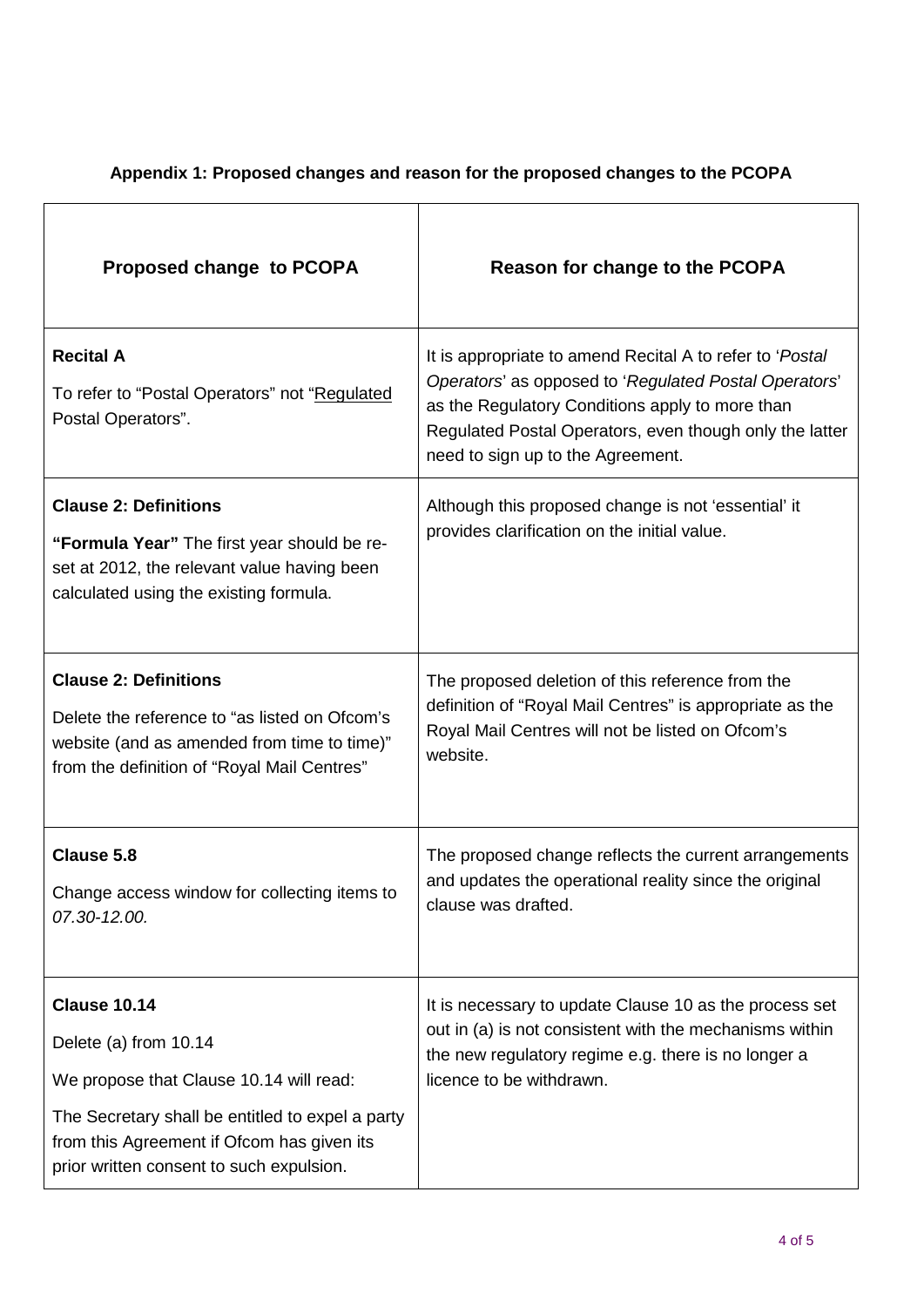| Schedule 2, paragraphs 5 and 6<br>Paragraph 5 (FC definition) and paragraph 6<br>(SC definition) should refer to first and second<br>class public meter tariff. We propose that the<br>price should be clarified to be the public<br>service price for metered/franked mail. | The proposed change reflects the fact that there was no<br>difference in stamp and meter prices when the<br>Agreement was made but there is now a significant<br>difference between the public service price for<br>businesses (metered/franked mail/PPI) and the public<br>service price for individuals (stamps). |
|------------------------------------------------------------------------------------------------------------------------------------------------------------------------------------------------------------------------------------------------------------------------------|---------------------------------------------------------------------------------------------------------------------------------------------------------------------------------------------------------------------------------------------------------------------------------------------------------------------|
| <b>Schedule 2</b><br>Paragraph 7 - proposal to re-set prices for<br>2012, based on the existing formula and that<br>the price should be published for each year<br>including clarification of the price calculated for<br>2011-12.                                           | The proposed change updates the Agreement and<br>provides clarity.                                                                                                                                                                                                                                                  |
| Schedule 2, paragraph 8<br>(a) Delete "x" from the formula in Schedule<br>2.<br>(b) Uplift the standard charges $P$ and $F$ in<br>line with RPI charges over a 12 month<br>period from 2012-13 onwards                                                                       | As the form of price control is changing significantly in<br>the new regulatory period, it is appropriate for the<br>Agreement to be updated to reflect the new regulatory<br>approach <sup>1</sup> .                                                                                                               |

-

<span id="page-4-0"></span> $1$  We note that the new regulatory framework that will take effect from 1 April 2012 will use CPI as an inflation index in the safeguard cap rather than RPI and we would consider whether it was necessary to change the reference from RPI to CPI in Schedule 2 of PCOPA were we to receive a Change Proposal under clause 12 of PCOPA.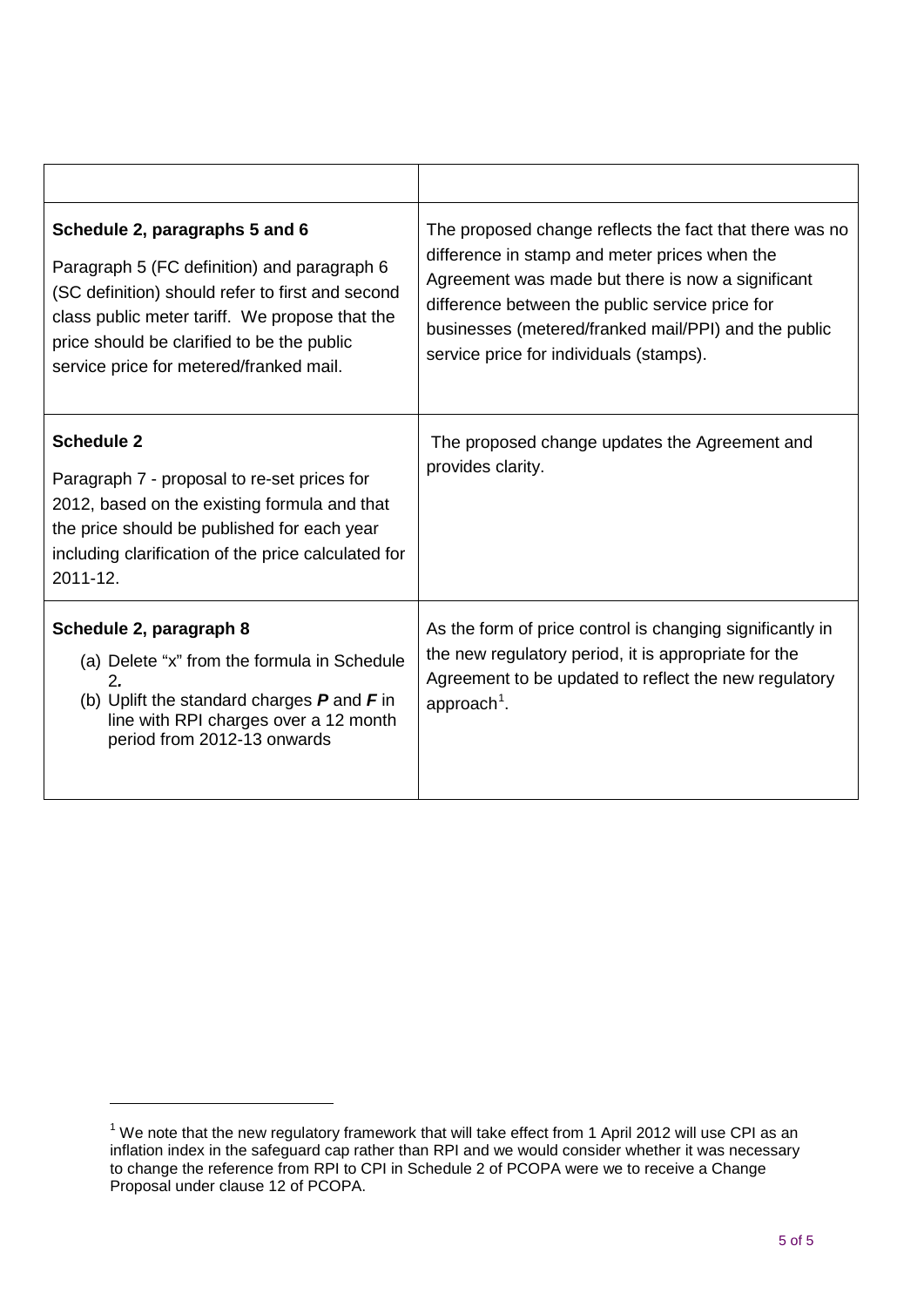# **Appendix 2 – Proposed changes to PCOPA (POSTAL COMMON OPERATIONAL PROCEDURES AGREEMENT)**

**Last amended on 30 September 2011**

**The Postal Operators specified in Schedule 1**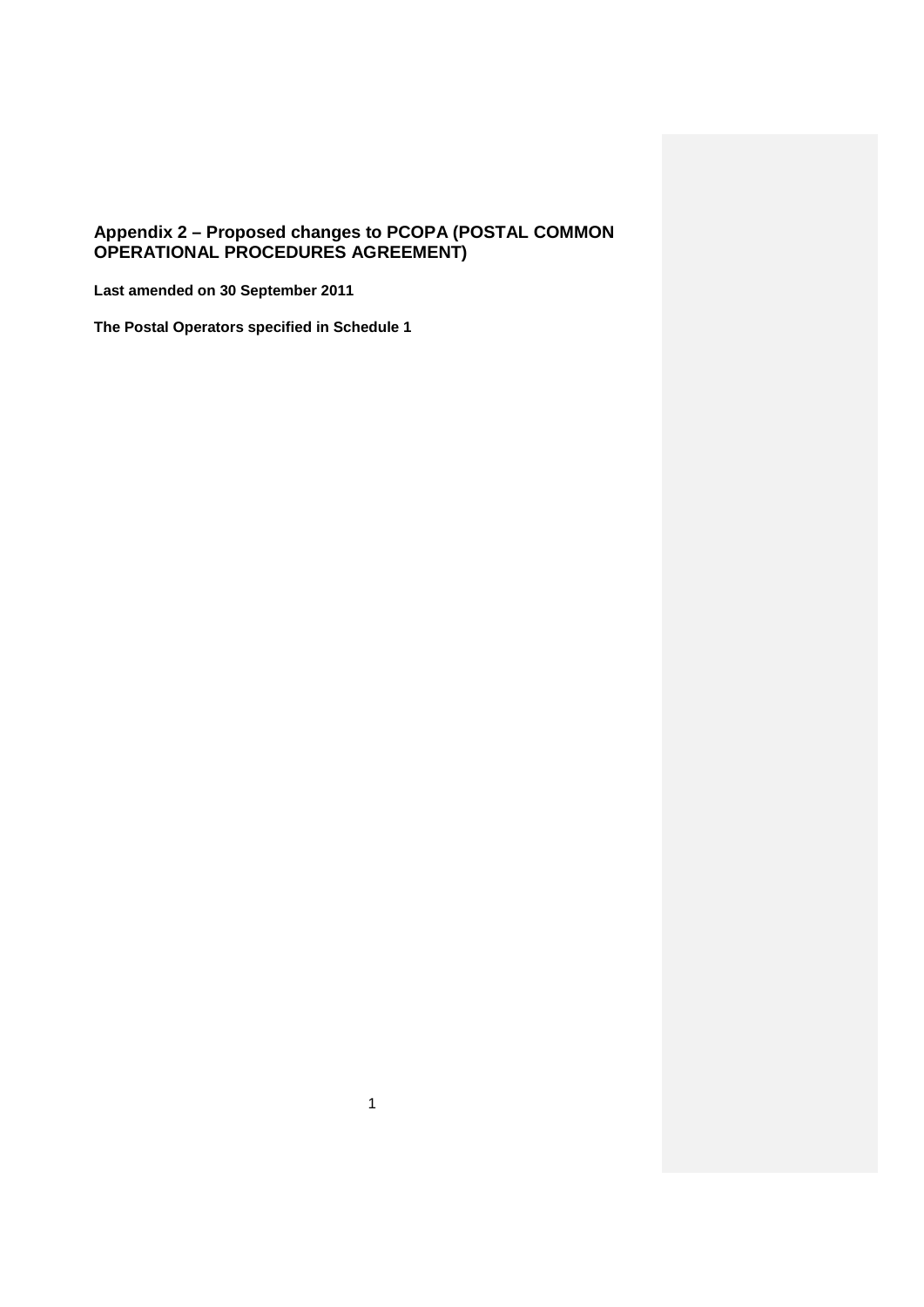# **Contents**

- **1 General Interpretation and application**
- **2 Definitions**
- **3 General Obligations**
- **4 Commencement and duration**
- **5 Designation of Centres**
- **6 Identification of Relevant Code Letters**
- **7 Repatriation of Relevant Code Letters**
- **8 Health and Safety**
- **9 Charges and payment terms**
- **10 Parties and Participation**
- **11 Secretary**
- **12 Variations**
- **13 Confidentiality**
- **14 Intellectual Property**
- **15 Liability and related issues**
- **16 Arbitration and Disputes**
- **17 Third Parties**
- **18 General**
- **Schedule 1 – Parties**
- **Schedule 2 – Charges**
- **Schedule 3 – Form of Accession Agreement**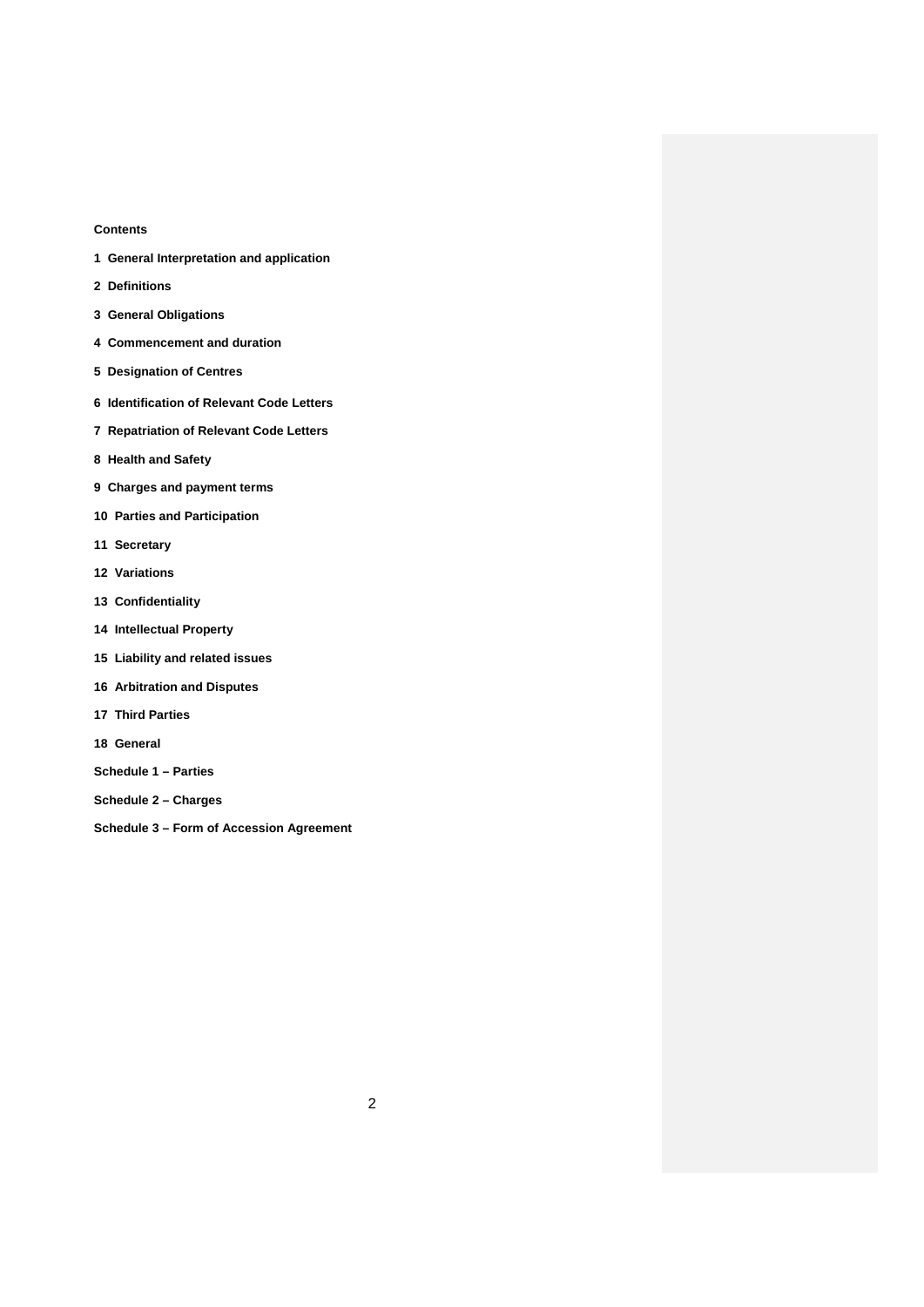#### **Postal Common Operational Procedures Agreement**

### **Dated 2006**

#### **Between the Postal Operators listed in Schedule 1**

#### **Recitals**

- A. Regulated Postal Operators may convey letters subject to various Regulatory Conditions, including, in the case of Royal Mail, an obligation to provide a universal postal service in the United Kingdom.
- B. Regulatory Conditions include a Code which sets out standards in accordance with which Regulated Postal Operators are to deal with misdirected and miscollected mail (and misdirected complaints or other enquiries).
- C. Regulatory Conditions also require Regulated Postal Operators to be party to this Agreement.
- D. This Agreement sets out the terms and conditions on which Regulated Postal Operators are to treat misdirected and miscollected mail and approach related issues insofar as Regulated Postal Operators do not have alternative arrangements in place which meet the requirements of the Code (including the Code Objectives).

#### **It is agreed:**

#### **1. General Interpretation and application**

- 1.1 Nothing in this Agreement shall be interpreted or construed as compromising the requirements of the Code (including the Code Objectives).
- 1.2 In this Agreement, unless the context otherwise requires:
	- (a) references to this Agreement means this Agreement as amended, novated, modified or supplemented from time to time;
	- (b) references to clauses, Schedules and paragraphs are to clauses, Schedules and paragraphs of this Agreement;
	- (c) references to a party means a party to this Agreement;
	- (d) references to statutory provisions shall be construed as references to those provisions as amended or re-enacted or as their application is modified by other statutory provisions from time to time and shall include references to any statutory provisions of which they are re-enactments (whether with or without modification);
	- (e) references to an agreement or instrument are to that agreement or instrument as amended, novated, modified, supplemented or replaced from time to time;
	- (f) the headings and references to headings are included for convenience of reference only and shall be disregarded in construing this Agreement;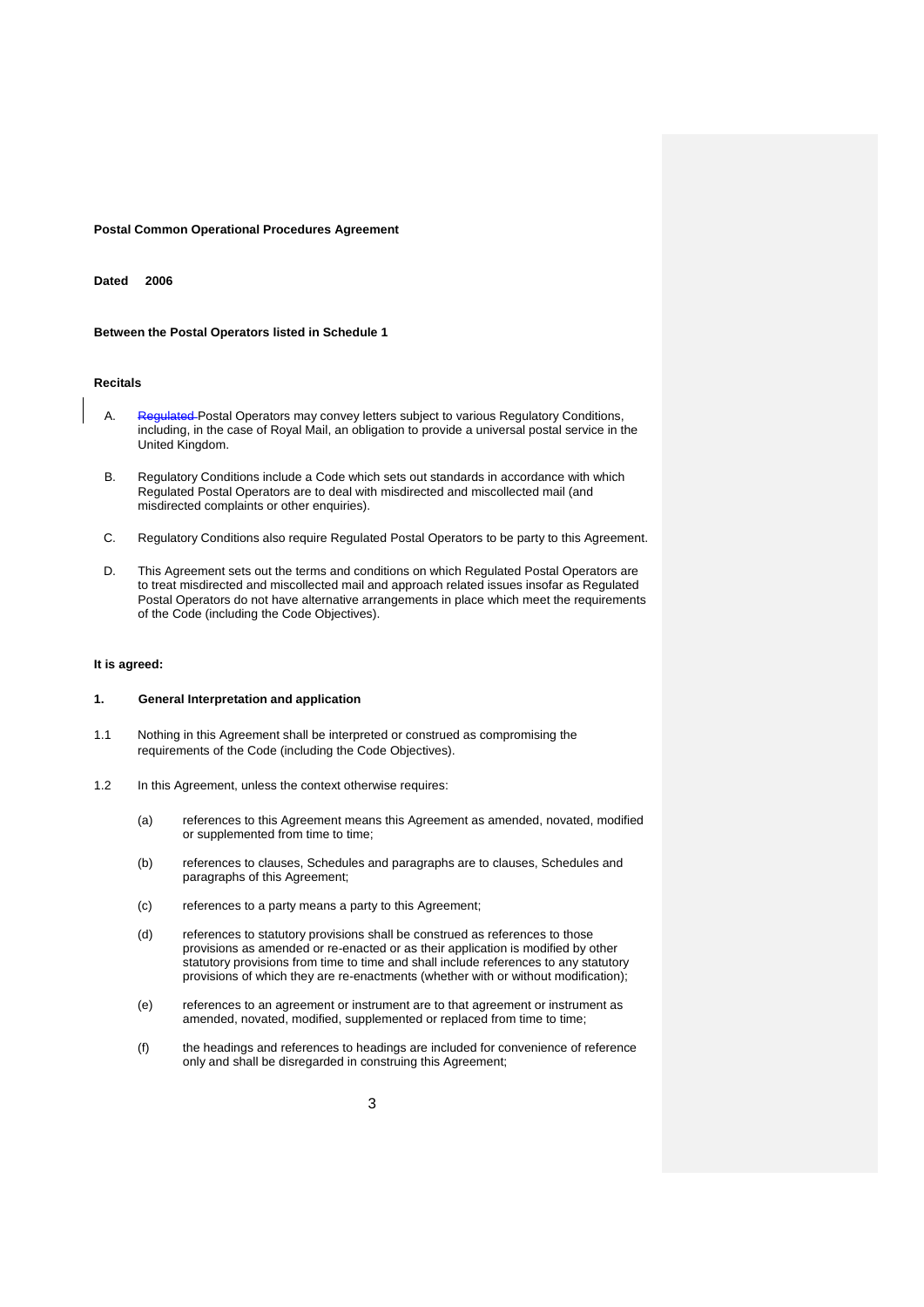- (g) use of the singular includes the plural and vice versa;
- (h) where a word or expression is defined, cognate words and expressions shall be construed accordingly;
- (i) the words *include*, *including* and *in particular* shall be construed as being by way of illustration or emphasis and shall not limit or prejudice the generality of the foregoing words; and
- (j) *delivered* or *delivered to an addressee* shall be interpreted in accordance with section 125(3)(c) of the Postal Services Act 2000.
- 1.3 This Agreement shall not apply insofar as:
	- (a) inconsistent with, and it deals with matters provided for in, the terms and conditions of any Access Agreement, Royal Mail Access Agreement or Intermediary Agreement to which the relevant party to this Agreement is party;
	- (b) inconsistent with, and it deals with matters provided for in, the terms and conditions of any Access Code;
	- (c) a party has alternative arrangements in place with another party relating to the treatment of misdirected and miscollected mail provided that those arrangements enable, so far as may be necessary, compliance with and are not inconsistent with the Code.
- 1.4 For the avoidance of doubt, any "alternative arrangements" for the purposes of clause 1.3(c) are not required:
	- (a) to be on the same terms and conditions set out in this Agreement;
	- (b) to have been approved by Ofcom.

# **2. Definitions**

In this Agreement, unless the context otherwise requires:

| means the Postal Services Act 2011;                                                                                                                                                |
|------------------------------------------------------------------------------------------------------------------------------------------------------------------------------------|
| means an agreement (other than a Royal Mail<br>Access Agreement) between Regulated Postal<br>Operators which permits access to a Regulated<br>Postal Operator's Postal Facilities; |
| means the agreement by which an Applicant Party<br>accedes to this Agreement in accordance with<br>clause 10, the form of which is set out in Schedule 3;                          |
| means a code relating to access to Royal Mail's<br>Postal Facilities established in accordance with<br>regulatory condition USPA 2:                                                |
| has the meaning ascribed to it in clause 10.1;                                                                                                                                     |
| means in relation to any company, a company which<br>is either a holding company or a subsidiary of such                                                                           |
|                                                                                                                                                                                    |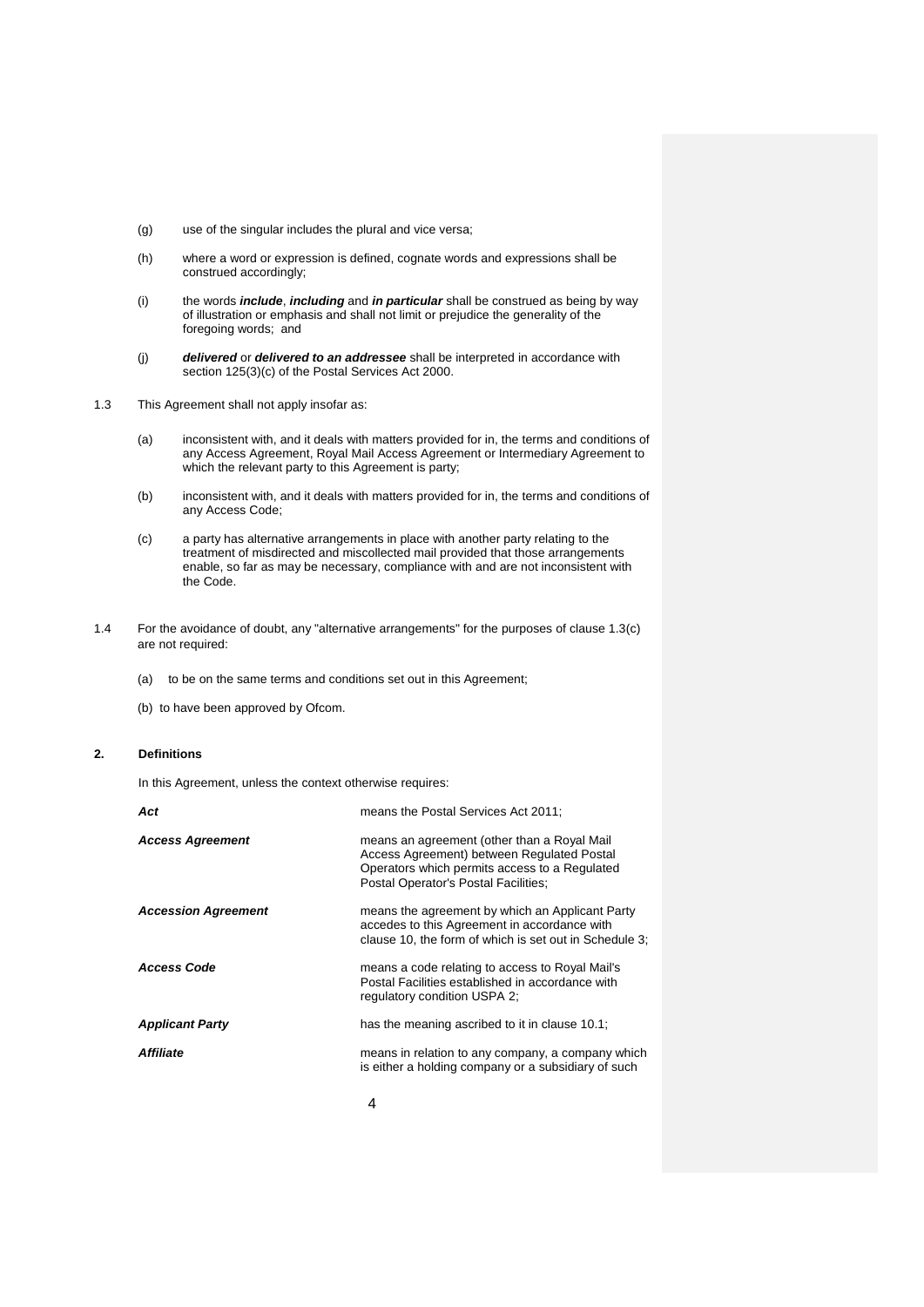|                                 | Act 2006); | company, or a company which is a subsidiary of a<br>holding company of which such company is also a<br>subsidiary (such terms as defined in the Companies                                                                         |
|---------------------------------|------------|-----------------------------------------------------------------------------------------------------------------------------------------------------------------------------------------------------------------------------------|
| <b>Change</b>                   |            | means a change to this Agreement effected in<br>accordance with clause 12:                                                                                                                                                        |
| <b>Change Notice</b>            |            | has the meaning ascribed to it in clause 12.2;                                                                                                                                                                                    |
| <b>Change Proposal</b>          |            | means a proposal to change this Agreement<br>submitted in accordance with clause 12.4;                                                                                                                                            |
| Charges                         |            | means the charges payable for provision of the<br>Services as set out in Schedule 2;                                                                                                                                              |
| Code                            |            | means the code relating to common operational<br>procedures entitled "Common Operational<br>Procedures - A Code of Practice", set out in the<br>Annex to CP 5, compliance with which is required by<br>regulatory condition CP 5; |
| <b>Code Letter</b>              |            | has the meaning ascribed to it in the Code;                                                                                                                                                                                       |
| Code Objectives                 |            | has the meaning ascribed to it in the Code;                                                                                                                                                                                       |
| <b>Commencement Date</b>        |            | means 1 January 2006;                                                                                                                                                                                                             |
| <b>Confidential Information</b> | Agreement; | means all information of a confidential nature<br>disclosed, whether in writing, orally or by any other<br>means (directly or indirectly) by one party to another<br>party in respect of the subject matter of this               |
| <b>Discontinuance Date</b>      |            | has the meaning ascribed to it clause 10.19;                                                                                                                                                                                      |
| <b>Discontinuing Party</b>      |            | has the meaning ascribed to it in clause 10.18;                                                                                                                                                                                   |
| <b>Exchange Centre</b>          |            | means a Royal Mail Centre or Operator Centre, as<br>the case may be, which the relevant party will attend<br>at least every other Working Day;                                                                                    |
| <b>Exchange Slot</b>            |            | has the meaning ascribed to it in clause 5.9;                                                                                                                                                                                     |
| <b>Exchange Window</b>          |            | has the meaning ascribed to it in clause 5.8;                                                                                                                                                                                     |
| <b>Expulsion Date</b>           |            | has the meaning ascribed to it in clause 10.17;                                                                                                                                                                                   |
| <b>Expulsion Notice</b>         |            | has the meaning ascribed to it in clause 10.17;                                                                                                                                                                                   |
| Formula Year                    |            | means a year ending on any 31 March during or<br>immediately before the currency of this Agreement<br>and for the purposes of this Agreement the Formula<br>Years are numbered as follows:                                        |
|                                 | t          | to year 31 March                                                                                                                                                                                                                  |
|                                 | 0          | <del>2006-</del> 2012                                                                                                                                                                                                             |
|                                 | 1          | 2007-2013                                                                                                                                                                                                                         |

5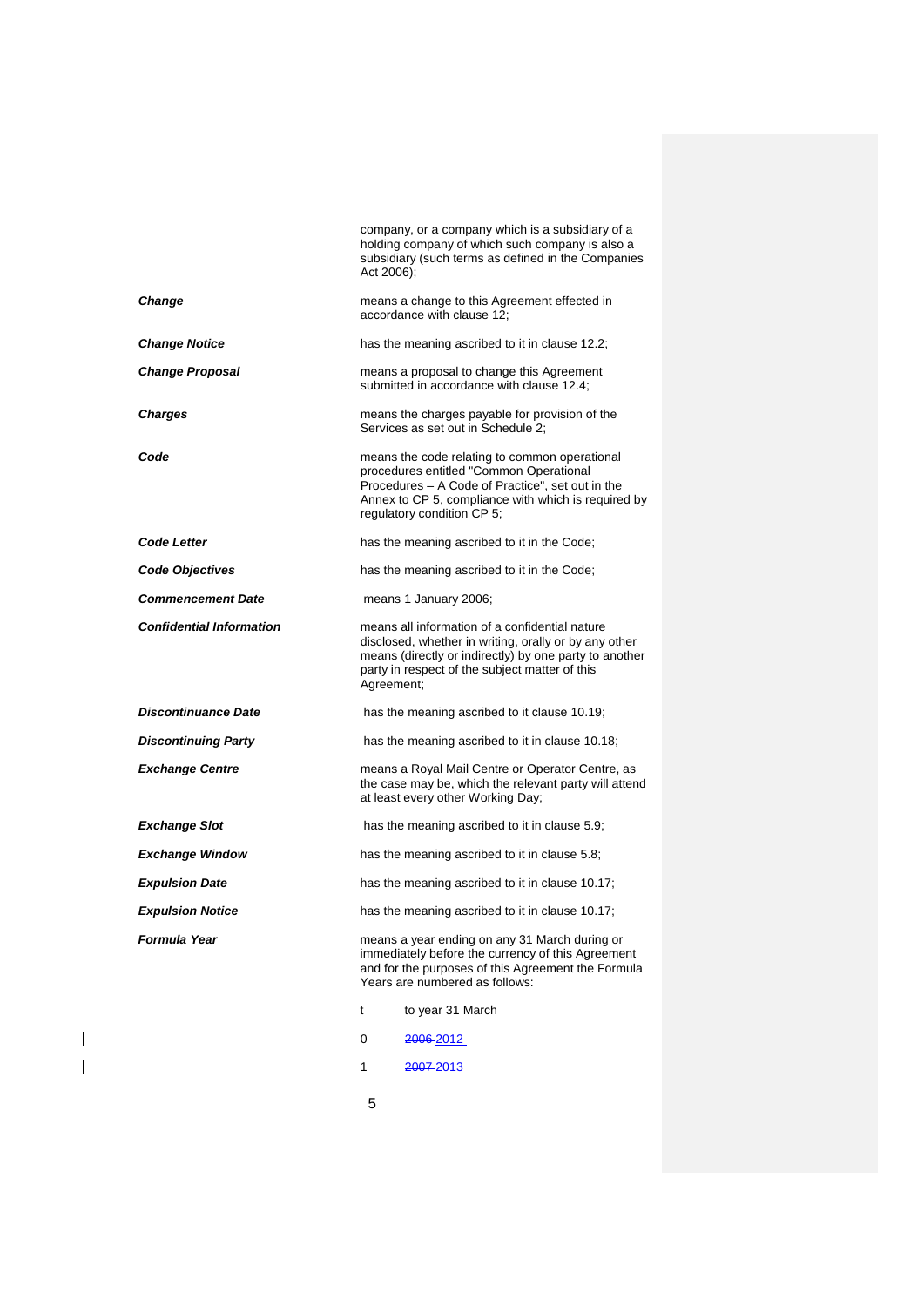|                                     | 2<br>2008-2014                                                                                                                                                                                                                                                                                                                                                                                                                                                                                                                                             |
|-------------------------------------|------------------------------------------------------------------------------------------------------------------------------------------------------------------------------------------------------------------------------------------------------------------------------------------------------------------------------------------------------------------------------------------------------------------------------------------------------------------------------------------------------------------------------------------------------------|
|                                     | 3<br><del>2009-</del> 2015                                                                                                                                                                                                                                                                                                                                                                                                                                                                                                                                 |
|                                     | with 1 added for each subsequent year;                                                                                                                                                                                                                                                                                                                                                                                                                                                                                                                     |
| <b>Intellectual Property Rights</b> | means any copyright, database rights, designs<br>(registered and unregistered), patents and trade<br>marks and including any inventions, processes,<br>software, formulae, technology (whether patentable<br>or not), data, drawings, specifications,<br>semiconductor topography rights, business or trade<br>secrets, technical information, confidential<br>information, know-how, business names, trade<br>names, brand names and get-up and any similar<br>rights existing in any country and all legal equitable<br>and other rights in any of them; |
| <b>Intermediary Agreement</b>       | means an agreement between a Regulated Postal<br>Operator and Royal Mail (other than a Royal Mail<br>Access Agreement) under which that Regulated<br>Postal Operator delivers Postal Packets to Royal<br>Mail for subsequent conveyance;                                                                                                                                                                                                                                                                                                                   |
| <b>Intended Operator</b>            | means the Regulated Postal Operator which, in<br>accordance with arrangements agreed between that<br>Regulated Postal Operator and its customer, is<br>responsible for the conveyance and delivery of the<br>relevant Code Letters;                                                                                                                                                                                                                                                                                                                        |
| Letter                              | has the meaning ascribed to it in the Act but<br>excludes parcels;                                                                                                                                                                                                                                                                                                                                                                                                                                                                                         |
| <b>Miscollected Code Letters</b>    | means Code Letters which have been collected in<br>error by a party which is not the Intended Operator;                                                                                                                                                                                                                                                                                                                                                                                                                                                    |
| <b>Misdirected Code Letters</b>     | means Code Letters, other than Miscollected Code<br>Letters (but, for the avoidance of doubt, including<br>Misposted Code Letters), which have entered the<br>Postal Facilities of a party which is not the Intended<br>Operator in respect of those Code Letters;                                                                                                                                                                                                                                                                                         |
| <b>Misposted Code Letters</b>       | means Code Letters which due to customer error<br>have entered the Postal Facilities of a party which is<br>not the Intended Operator in respect of those Code<br>Letters and which have not been delivered to the<br>relevant addressee:                                                                                                                                                                                                                                                                                                                  |
| <b>Non-Exchange Centre</b>          | means a Royal Mail Centre or Operator Centre, as<br>the case may be, in respect of which Misdirected<br>Code Letters should be returned in accordance with<br>clause 7.5:                                                                                                                                                                                                                                                                                                                                                                                  |
| Ofcom                               | has the meaning ascribed to it in the Act;                                                                                                                                                                                                                                                                                                                                                                                                                                                                                                                 |
| <b>Operator Centres</b>             | has the meaning ascribed to it in clause 5.11;                                                                                                                                                                                                                                                                                                                                                                                                                                                                                                             |
| <b>Operator Exchange Slot</b>       | means in respect of an Operator Centre that is an                                                                                                                                                                                                                                                                                                                                                                                                                                                                                                          |
|                                     |                                                                                                                                                                                                                                                                                                                                                                                                                                                                                                                                                            |

 $\begin{array}{c} \hline \end{array}$  $\overline{1}$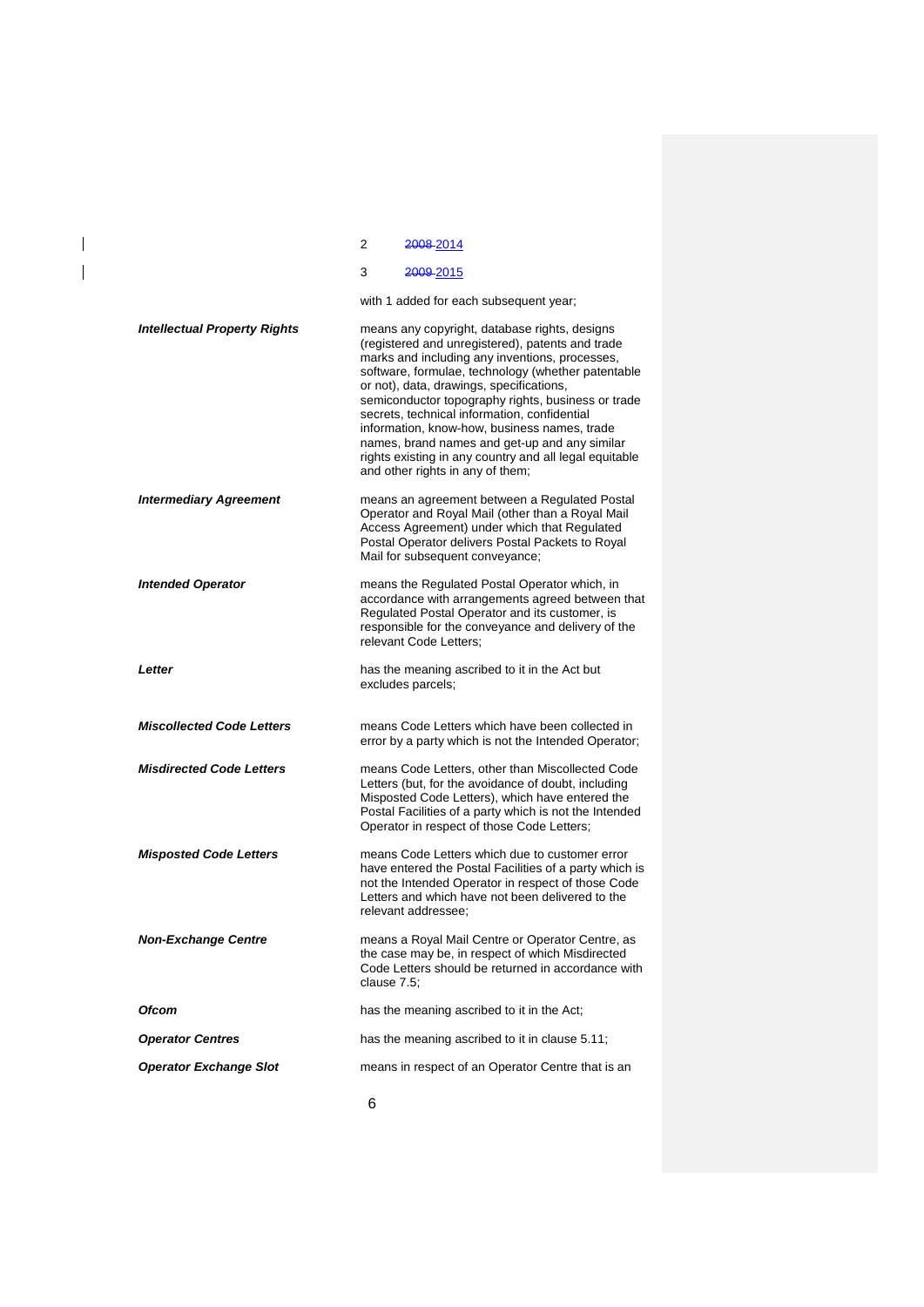|                                    | Exchange Centre, the period of time within (or co-<br>terminous with) the Operator Exchange Window<br>agreed in accordance with clause 5.13;                                                                                                                                                                                                                                                                                                                                  |
|------------------------------------|-------------------------------------------------------------------------------------------------------------------------------------------------------------------------------------------------------------------------------------------------------------------------------------------------------------------------------------------------------------------------------------------------------------------------------------------------------------------------------|
| <b>Operator Exchange Window</b>    | means in respect of an Operator Centre that is an<br>Exchange Centre, the period of time agreed in<br>accordance with clause 5.13:                                                                                                                                                                                                                                                                                                                                            |
| <b>Party Details</b>               | has the meaning ascribed to it in clause 10.8;                                                                                                                                                                                                                                                                                                                                                                                                                                |
| Pool                               | has the meaning ascribed to it in clause 7.12;                                                                                                                                                                                                                                                                                                                                                                                                                                |
| <b>Postal Facilities</b>           | means the physical and human resources deployed<br>by a Regulated Postal Operator (and, where<br>relevant, by its contractors and agents) for the<br>purpose of providing Postal Services;                                                                                                                                                                                                                                                                                    |
| <b>Postal Operator</b>             | has the meaning ascribed to it in the Act;                                                                                                                                                                                                                                                                                                                                                                                                                                    |
| <b>Postal Packet</b>               | has the meaning ascribed to it in the Act but<br>excludes parcels;                                                                                                                                                                                                                                                                                                                                                                                                            |
| <b>Postal Services</b>             | has the meaning ascribed to it in the Act;                                                                                                                                                                                                                                                                                                                                                                                                                                    |
| <b>Prohibited Code Letters</b>     | means any Postal Packet (including parcels) which<br>contains items and/or material prohibited or<br>restricted by the Scheme;                                                                                                                                                                                                                                                                                                                                                |
| Proposer                           | has the meaning ascribed to it in clause 12.4;                                                                                                                                                                                                                                                                                                                                                                                                                                |
| Public Holiday                     | has the meaning ascribed to it in s.125(1) of the<br>Postal Services Act 2000;                                                                                                                                                                                                                                                                                                                                                                                                |
| <b>Receiving Operator</b>          | has the meaning ascribed to it in clause 6.2;                                                                                                                                                                                                                                                                                                                                                                                                                                 |
| <b>Regulated Postal Operator</b>   | has the meaning ascribed to it under the Definitions<br>of the Regulatory Conditions;                                                                                                                                                                                                                                                                                                                                                                                         |
| <b>Regulatory Condition</b>        | means a condition imposed by Ofcom under the Act;                                                                                                                                                                                                                                                                                                                                                                                                                             |
| <b>Relevant Code Letters</b>       | means Miscollected Code Letters or Misdirected<br>Code Letters, as the case may be;                                                                                                                                                                                                                                                                                                                                                                                           |
| <b>Retail Price Index</b>          | means the General Index of Retail Prices (for all<br>items) published by the Office of National Statistics<br>(or by any body to which the functions of that Office<br>may be transferred) and if that index is not published<br>for any month, means any substituted index or index<br>figures published by that Office for that month; and in<br>the absence of any substituted index, such other<br>index as Ofcom may, after consultation with the<br>parties, determine; |
| <b>Return Manifest</b>             | has the meaning ascribed to it in clause 7.7;                                                                                                                                                                                                                                                                                                                                                                                                                                 |
| <b>Royal Mail Access Agreement</b> | means an agreement between Royal Mail and a<br>Regulated Postal Operator or customer entered into<br>pursuant to USPA 1 or USPA 2 which permits<br>access to Royal Mail's Postal Facilities;                                                                                                                                                                                                                                                                                  |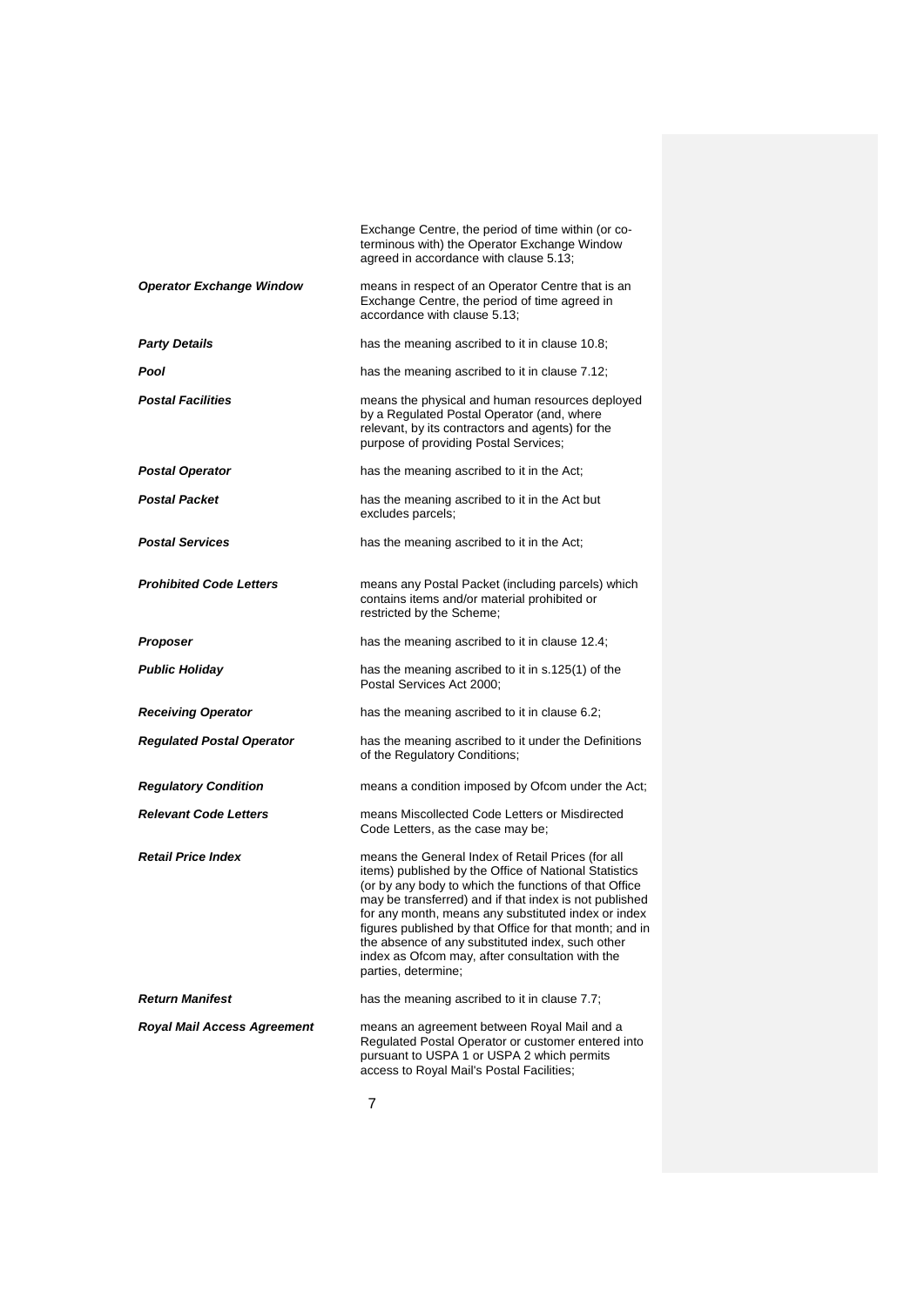| <b>Royal Mail</b>             | means Royal Mail Group Ltd registered in England<br>and Wales with company number 4138203 and<br>having its registered office at 100 Victoria<br>Embankment London EC4Y 0HQ:                                                                                                                                                           |
|-------------------------------|----------------------------------------------------------------------------------------------------------------------------------------------------------------------------------------------------------------------------------------------------------------------------------------------------------------------------------------|
| <b>Royal Mail Centres</b>     | means Royal Mail's mail centres as listed on-<br>Ofcom's website (and as amended from time to-<br>$time$ :                                                                                                                                                                                                                             |
| <b>Scheme</b>                 | means the Successor Postal Services Company<br>Inland Letter Post Scheme 2001 made pursuant to<br>section 89 of the Postal Services Act 2000:                                                                                                                                                                                          |
| <b>Secretary</b>              | has the meaning ascribed to it in clause 11.1;                                                                                                                                                                                                                                                                                         |
| <b>Sender</b>                 | in relation to any letter or other communication,<br>means the person whose communication it is:                                                                                                                                                                                                                                       |
| <b>Services</b>               | means the services of identification, extraction and<br>repatriation of and otherwise dealing with<br>Misdirected Code Letters more particularly described<br>in clauses 6 and 7:                                                                                                                                                      |
| <b>Standard Payment Terms</b> | means in respect of each party, that party's standard<br>terms as to payment of invoices or charges<br>(including the frequency with which invoices may be<br>rendered, the period of time in which an invoice must<br>be paid, and any interest which may be charged in<br>respect of late payment) which it offers its<br>customers: |
| Users                         | has the meaning ascribed to it in the Act;                                                                                                                                                                                                                                                                                             |
| <b>USPA Condition</b>         | means a condition imposed by Ofcom under section<br>38 of the Act:                                                                                                                                                                                                                                                                     |
| <b>Withdrawal Date</b>        | has the meaning ascribed to it in clause 10.12;                                                                                                                                                                                                                                                                                        |
| <b>Withdrawal Notice</b>      | has the meaning ascribed to it in clause 10.11;                                                                                                                                                                                                                                                                                        |
| <b>Withdrawing Party</b>      | has the meaning ascribed to it in clause 10.11;                                                                                                                                                                                                                                                                                        |
| <b>Working Day</b>            | means any day which is not a Sunday or Public<br>Holiday.                                                                                                                                                                                                                                                                              |

# **3. General Obligations**

*Good Faith* 

3.1 The parties shall, in exercising their respective rights and complying with their respective obligations under this Agreement, at all times act in good faith.

*Standard of Conduct*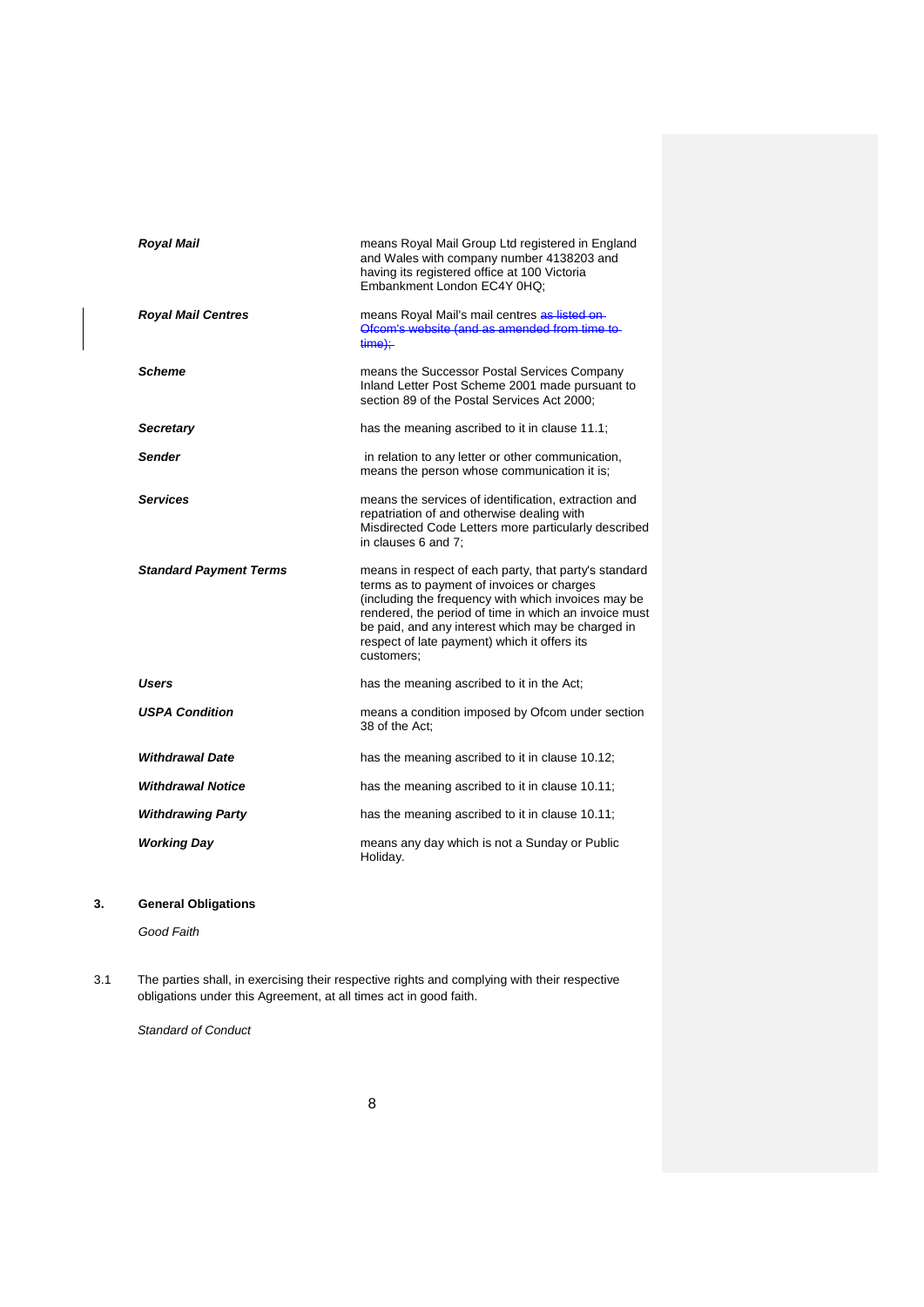3.2 Without prejudice to all other obligations of the parties under this Agreement, each party shall, in its dealings with each other party for the purpose of, and in the course of, performance of its obligations under this Agreement, act with due efficiency and economy and in a timely manner with that degree of skill, diligence, prudence and foresight which should be exercised by a skilled and experienced Regulated Postal Operator acting in accordance with the Code (including the Code Objectives).

#### **4. Commencement and duration**

- 4.1 This Agreement shall have effect on and from the Commencement Date.
- 4.2 This Agreement shall have no fixed duration.

## **5. Designation of Centres**

# *Royal Mail Centres*

- 5.1 Subject to the other provisions of this clause 5, each party shall be entitled to give Royal Mail 20 Working Days' notice of those Royal Mail Centres which are to constitute, as the case may be:
	- (a) Exchange Centres; and
	- (b) Non-Exchange Centres.
- 5.2 Pending expiry of the notice period of 20 Working Days provided for in clause 5.1, Royal Mail Centres in respect of the relevant notifying party shall, unless otherwise agreed, be deemed to constitute Non-Exchange Centres.
- 5.3 If a party makes no notification in accordance with clause 5.1, that party shall be deemed to have notified Royal Mail that all of the Royal Mail Centres in respect of that party continue to constitute Non-Exchange Centres.
- 5.4 If a party requires to change its designation of a Royal Mail Centre as an Exchange Centre or Non-Exchange Centre, as the case may be, made pursuant to clause 5.1, it shall give Royal Mail 10 Working Days' notice of the revised designation.

# *Changes to Royal Mail Centres*

- 5.5 If Royal Mail requires to change the list of Royal Mail Centres, Royal Mail shall give 20 Working Days' notice of the proposed changes to each party and Ofcom.
- 5.6 On receipt of any notice in accordance with clause 5.5, a party shall be entitled to notify Royal Mail of any changes to that party's designation of a Royal Mail Centre as an Exchange Centre or as a Non-Exchange Centre, as the case may be, made pursuant to clause 5.1, as a result of the notified changes to the Royal Mail Centres and shall give Royal Mail 10 Working Days' notice of any revised designation.
- 5.7 If, in respect of any changed or new Royal Mail Centres notified in accordance with clause 5.5, a party makes no notification in accordance with clause 5.6 that party shall be deemed to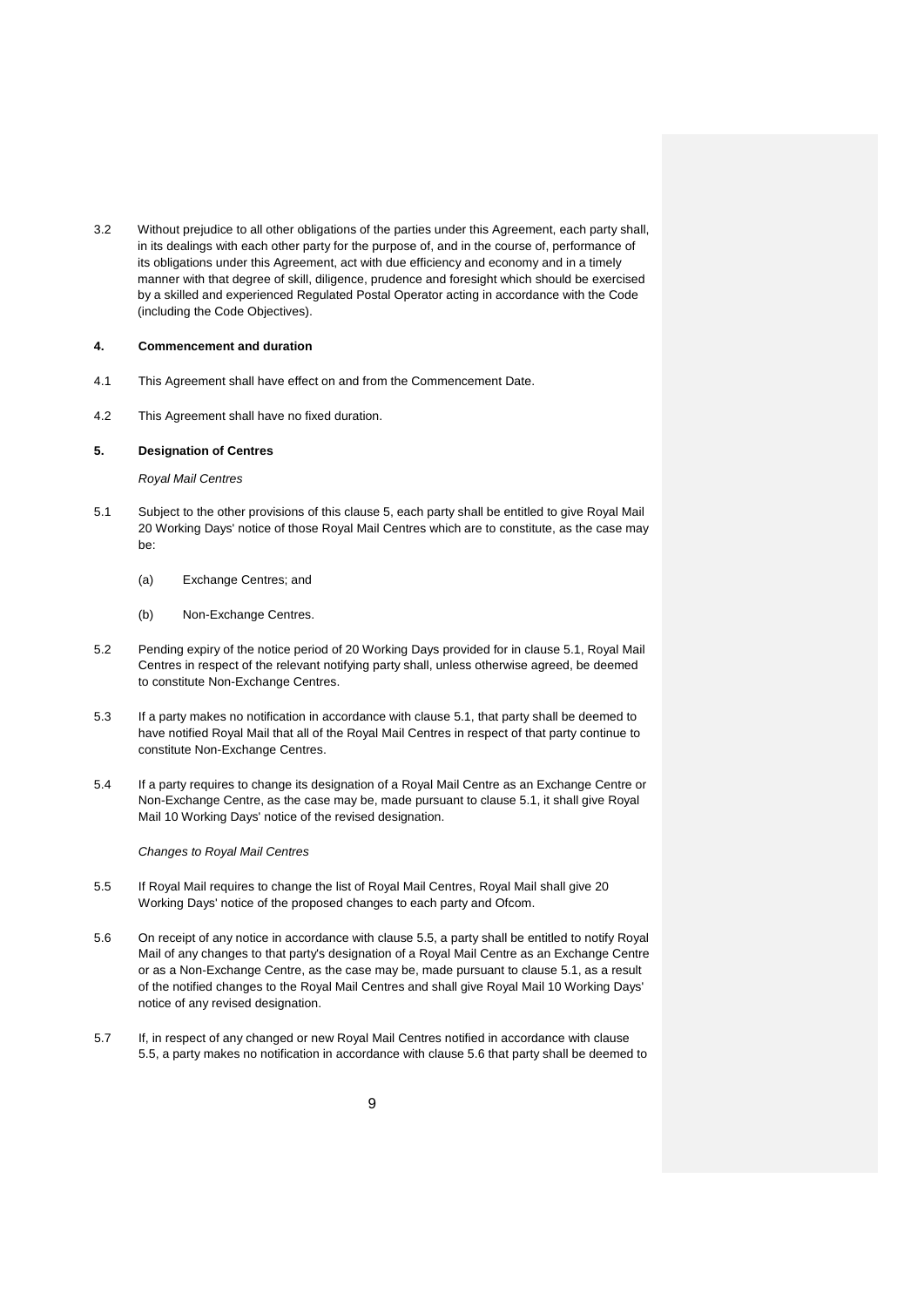have notified Royal Mail that the changed or new Royal Mail Centres constitute Non-Exchange Centres.

#### *Exchange Window and Slot for Royal Mail Centres*

- 5.8 The hours between 0807.30 and 12.00 on any Working Day shall (unless otherwise agreed) constitute the *Exchange Window* in respect of an Exchange Centre which is a Royal Mail Centre.
	- 5.9 The *Exchange Slot* shall (unless otherwise agreed) be the period of 60 minutes within the Exchange Window of which such period a party shall give Royal Mail at least 5 Working Days' notice before using that Exchange Slot for the first time.
	- 5.10 If a party requires to change the Exchange Slot notified in accordance with clause 5.9 at any time, it shall give Royal Mail one Working Day's notice of the revised Exchange Slot and Royal Mail shall use all reasonable endeavours to make that revised Exchange Slot available. If Royal Mail is unable to make that revised Exchange Slot available, it shall make available an Exchange Slot which is as close as reasonably practicable to that revised Exchange Slot.

#### *Operator Centres*

- 5.11 A party (including Royal Mail where Royal Mail may constitute an Intended Operator) may agree with another party geographical locations or regions (*Operator Centres*) for the purposes of designating those locations or regions as between those parties as Exchange Centres or Non-Exchange Centres, as the case may be.
- 5.12 A party shall be entitled to notify another party which Operator Centres as between those parties shall constitute, as the case may be:
	- (a) Exchange Centres; and
	- (b) Non-Exchange Centres.
- 5.13 A party may agree with another party the period of time on any Working Day which will constitute an *Operator Exchange Window* and the period of time within (or co-terminous with) the Operator Exchange Window which will constitute the *Operator Exchange Slot* in each case in relation to any Exchange Centres notified in accordance with clause 5.12.
- 5.14 If a party requires to change the Operator Exchange Slot agreed in accordance with clause 5.13, that party shall give the other party one Working Day's notice of the revised Operator Exchange Slot and the other party shall use all reasonable endeavours to make that revised Operator Exchange Slot available. If the other party is unable to make that revised Operator Exchange Slot available, it shall make available an Operator Exchange Slot which is as close as reasonably practicable to that revised Operator Exchange Slot.
- 5.15 If the parties are unable to agree:
	- (a) Operator Centres pursuant to clause 5.11; or
	- (b) Operator Exchange Windows and Operator Exchange Slots, as the case may be, in accordance with clause 5.13,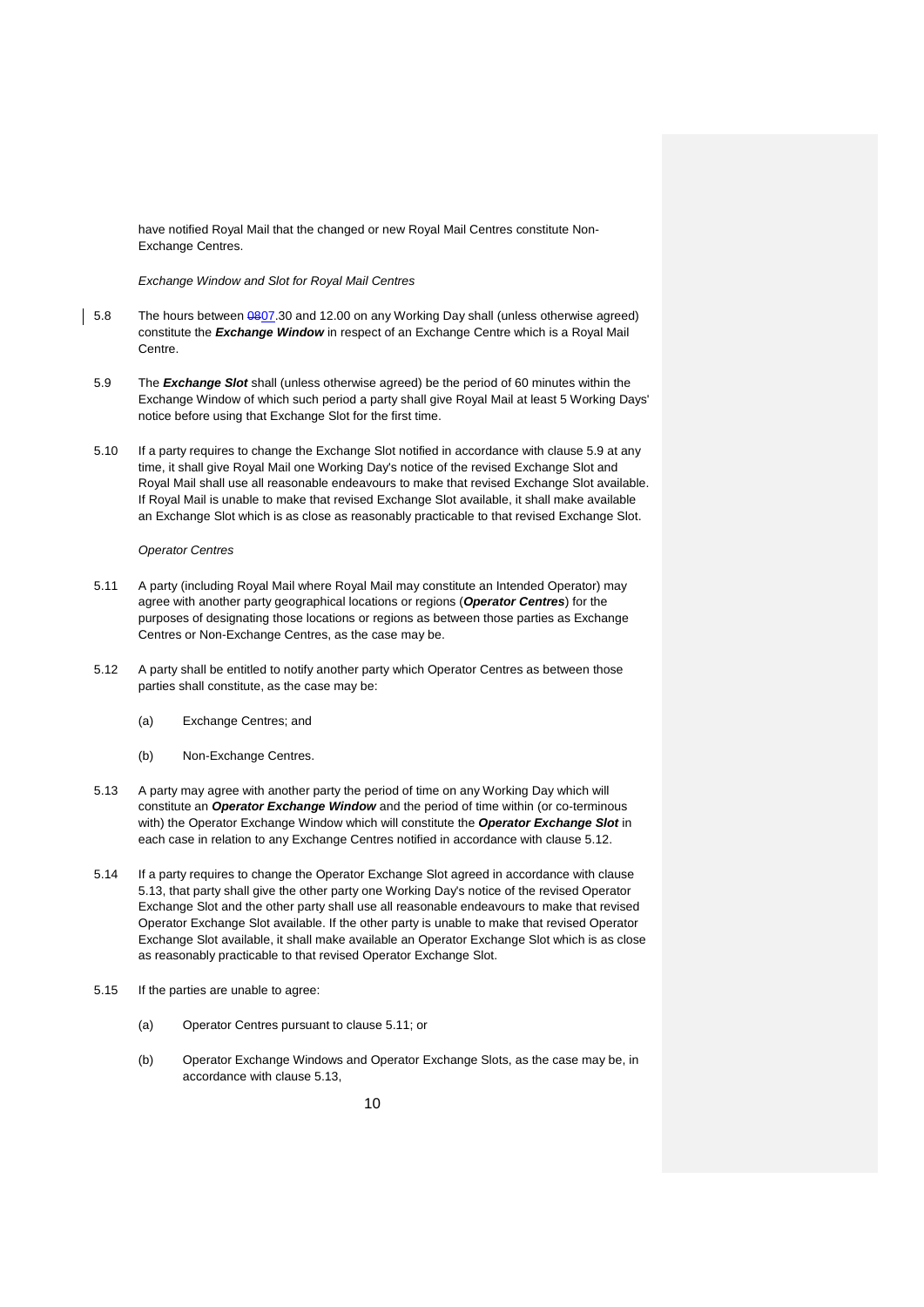the provisions of clause 7.5 shall continue to apply and neither party shall have recourse to any form of dispute resolution pursuant to clause 16 in respect of that failure to agree.

#### **6. Identification of Relevant Code Letters**

- 6.1 Each party shall use all reasonable endeavours to identify Relevant Code Letters in respect of which that party is not the Intended Operator as soon as reasonably practicable following those Relevant Code Letters entering that party's Postal Facilities.
- 6.2 Where Relevant Code Letters enter the Postal Facilities of a party in respect of which that party is not the Intended Operator, that party for the purposes of this Agreement shall constitute the *Receiving Operator*.
- 6.3 The Receiving Operator shall, where relevant, sort the Misdirected Code Letters to the Intended Operator of the Misdirected Code Letters pending collection by or return to the Intended Operator in accordance with clause 7.
- 6.4 Miscollected Code Letters identified in accordance with clause 6.1 shall be dealt with in accordance with clauses 7.20 and 7.21.
- 6.5 Misposted Code Letters identified in accordance with clause 6.1 the Intended Operator of which is not clear, shall be dealt with in accordance with clauses 7.22 to 7.25.
- 6.6 Prohibited Code Letters identified in accordance with clause 6.1 shall be dealt with in accordance with clause 7.26.

#### **7. Repatriation of Relevant Code Letters**

#### *Exchange Centres*

- 7.1 In respect of Misdirected Code Letters identified pursuant to clause 6.1 in an Exchange Centre designated by the Intended Operator of those Misdirected Code Letters, the Receiving Operator shall use all reasonable endeavours to make those Misdirected Code Letters available for collection by the Intended Operator during the immediately following Exchange Slot or Operator Exchange Slot, as the case may be, in respect of that Exchange Centre.
- 7.2 If the Intended Operator does not collect the Misdirected Code Letters within two Working Days of those Misdirected Code Letters being made available for collection at the Exchange Centre, the Receiving Operator shall be entitled to return those Misdirected Code Letters to the relevant Intended Operator in accordance with clause 7.6.

#### *Non-Exchange Centres*

7.3 In respect of Misdirected Code Letters identified pursuant to clause 6.1 in a Non-Exchange Centre, the Receiving Operator shall return the Misdirected Code Letters to the Intended Operator in accordance with clause 7.5.

#### *No Operator Centres*

7.4 In respect of Misdirected Code Letters identified pursuant to clause 6.1 where: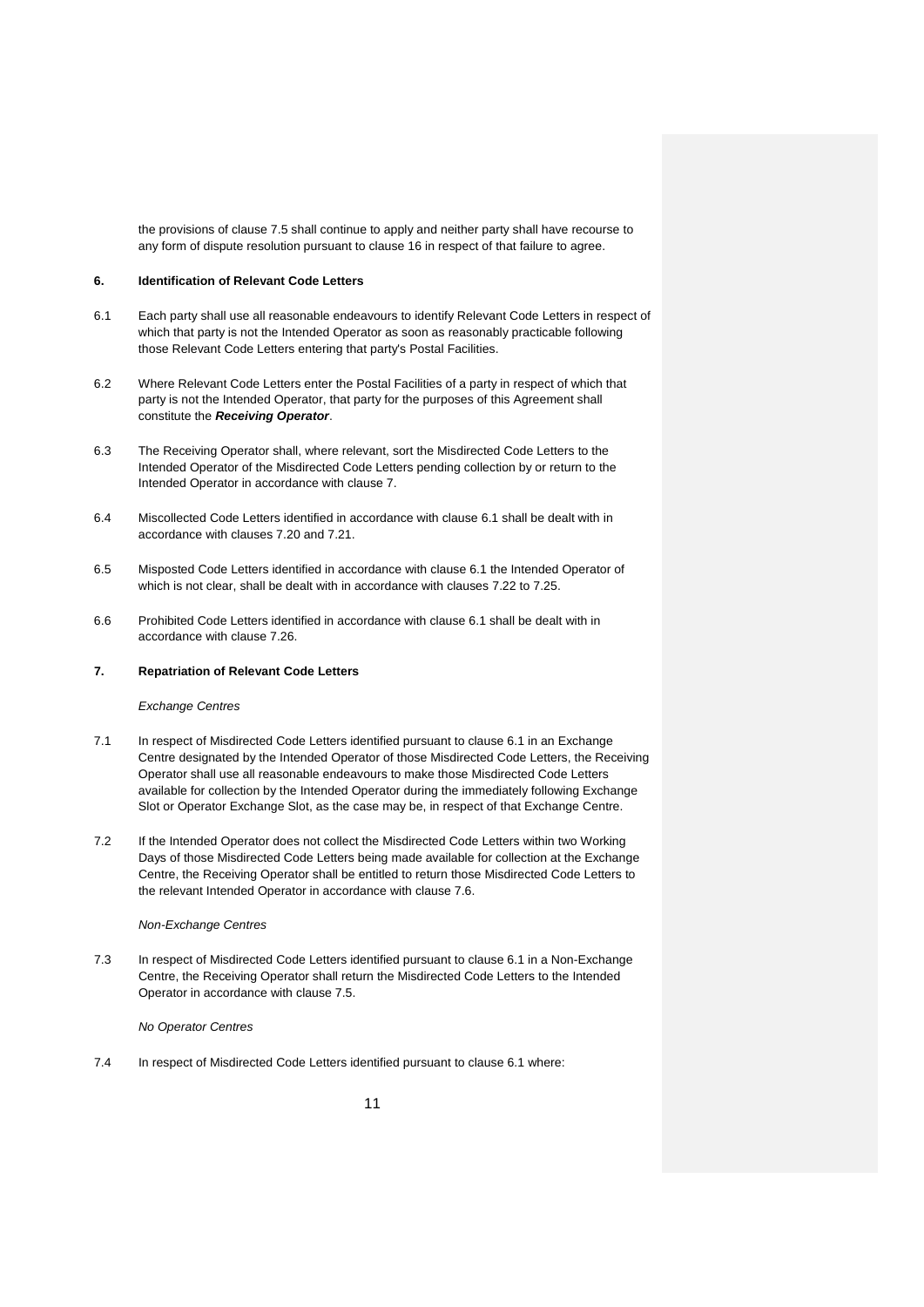- (a) no Exchange Centre or Non-Exchange Centre has been notified in accordance with clause 5.12; or
- (b) in respect of any Exchange Centre (which is an Operator Centre) an Operator Exchange Window or Operator Exchange Slot has not been agreed in accordance with clause 5.13,

the Receiving Operator shall return the Misdirected Code Letters to the Intended Operator in accordance with clause 7.5.

#### *Standard Return Service*

7.5 In respect of Misdirected Code Letters identified pursuant to clause 6.1 in a Non-Exchange Centre or where clause 7.4 applies, the Receiving Operator shall return the Misdirected Code Letters to the Intended Operator such that those Misdirected Code Letters should be received by the Intended Operator within three Working Days of their identification by the Receiving Operator in accordance with clause 6.1.

#### *Default Return Service*

7.6 If clause 7.2 applies, the Receiving Operator shall return the Misdirected Code Letters to the Intended Operator such that those Misdirected Code Letters should be received by the Intended Operator within one Working Day of the time by which by the Intended Operator should have collected such Misdirected Code Letters.

*Hand back of Misdirected Code Letters* 

- 7.7 Where a Receiving Operator makes Misdirected Code Letters available for collection in accordance with clause 7.1, the Receiving Operator shall provide to the Intended Operator's driver (or other relevant personnel) a Return Manifest indicating, as relevant:
	- (a) the number of Misdirected Code Letters being handed back;
	- (b) the number of bags of Misdirected Code Letters being handed back; and
	- (c) the location, date and time of hand back.
- 7.8 The Return Manifest may be in electronic form with a paper copy or print out.
- 7.9 The Intended Operator's driver (or other relevant personnel) shall be entitled to:
	- (a) check the accuracy of the Return Manifest as to the information required to be indicated on the Return Manifest pursuant to clause 7.7; and
	- (b) following any such check, make any corrections (in agreement with the Receiving Operator's relevant personnel) to the Return Manifest which are reasonably necessary.
- 7.10 The Intended Operator's driver (or other relevant personnel) and the Receiving Operator's relevant personnel shall sign the Return Manifest and each retain a copy.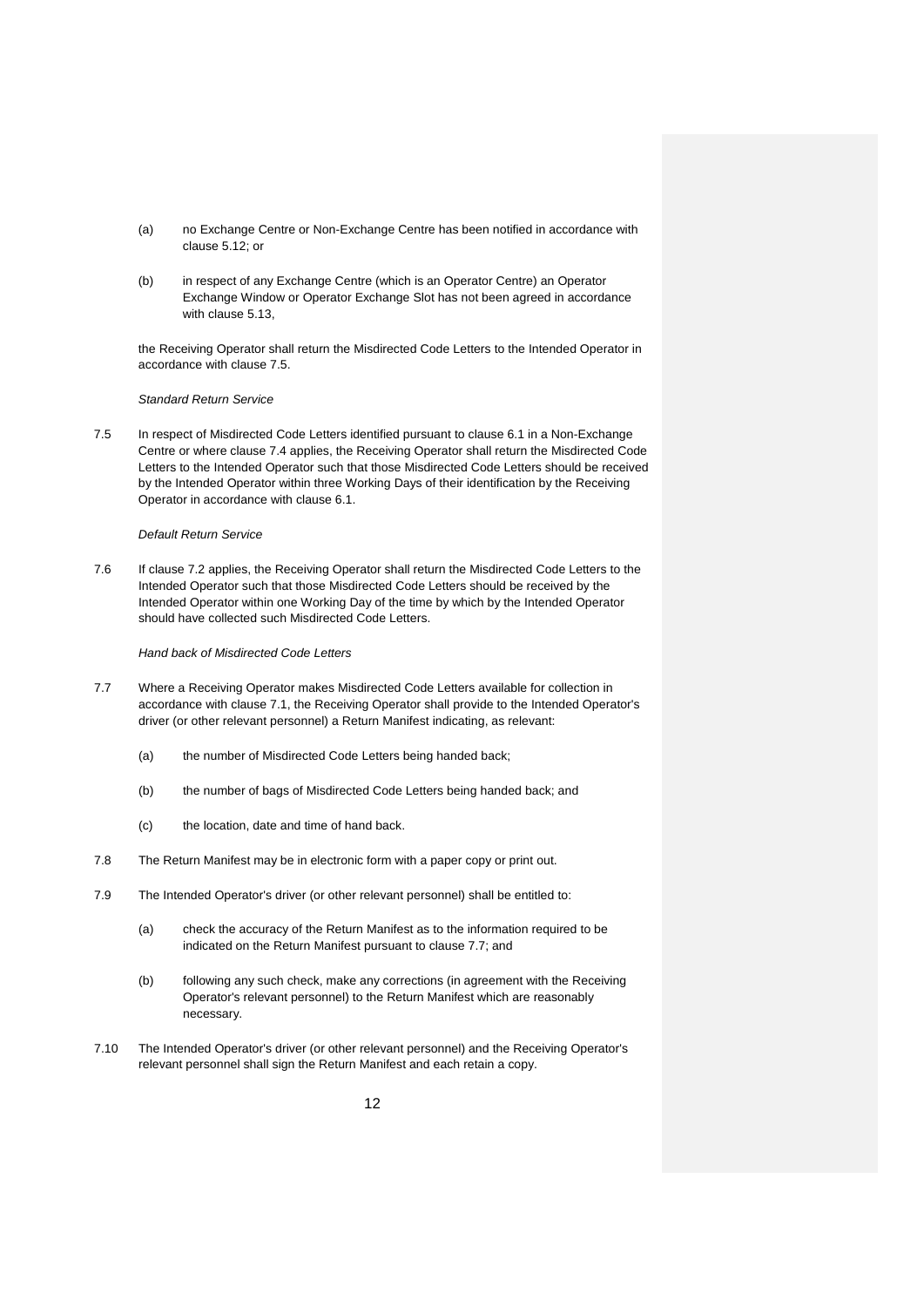7.11 The Return Manifest signed in accordance with clause 7.10 shall constitute hand back of the Misdirected Code Letters by the Receiving Operator to the Intended Operator.

*Vehicle access at Exchange Centres* 

- 7.12 An Intended Operator shall notify the Receiving Operator of the *Pool* of drivers from which the Intended Operator will select drivers to make collections of Misdirected Code Letters and the vehicle registrations of the vehicles which such drivers will use.
- 7.13 Subject to clause 7.14, the Intended Operator shall only be entitled to use drivers and vehicles to make collections who or which, as the case may be, are selected from the Pool.
- 7.14 If a driver or vehicle in the Pool is unavailable for a reason beyond the Intended Operator's reasonable control, including driver illness, the Intended Operator shall be entitled to use a driver or vehicle not selected from the Pool provided that the Intended Operator notifies the Receiving Operator of the identity of that driver or vehicle registration of that vehicle, as the case may be, at least 1 hour before that driver or vehicle arrives to collect the Misdirected Code Letters.
- 7.15 The Intended Operator shall ensure that its drivers:
	- (a) comply with the relevant queuing and other operating procedures of the Receiving Operator; and
	- (b) load their vehicles in accordance with the reasonable requirements of the Receiving Operator.

*Security* 

- 7.16 In respect of all of the Intended Operator's drivers or other personnel who are to collect Misdirected Code Letters, the Intended Operator shall:
	- (a) undertake such security checks that a reasonable and prudent employer or contractor would undertake in the circumstances; and
	- (b) issue identification badges (or other form of identification) which in either case includes a photograph of the driver or other personnel.
- 7.17 The Intended Operator shall procure that its drivers or other personnel show to the Receiving Operator on request the identification issued in accordance with clause 7.16(b).
- 7.18 The Intended Operator shall provide to the Receiving Operator details of an individual (including name and telephone number) who may be contacted in any 24 hour period to address security issues.
- 7.19 The Intended Operator shall co-operate with all reasonable requests by the Receiving Operator in relation to security issues.

*Miscollected Code Letters*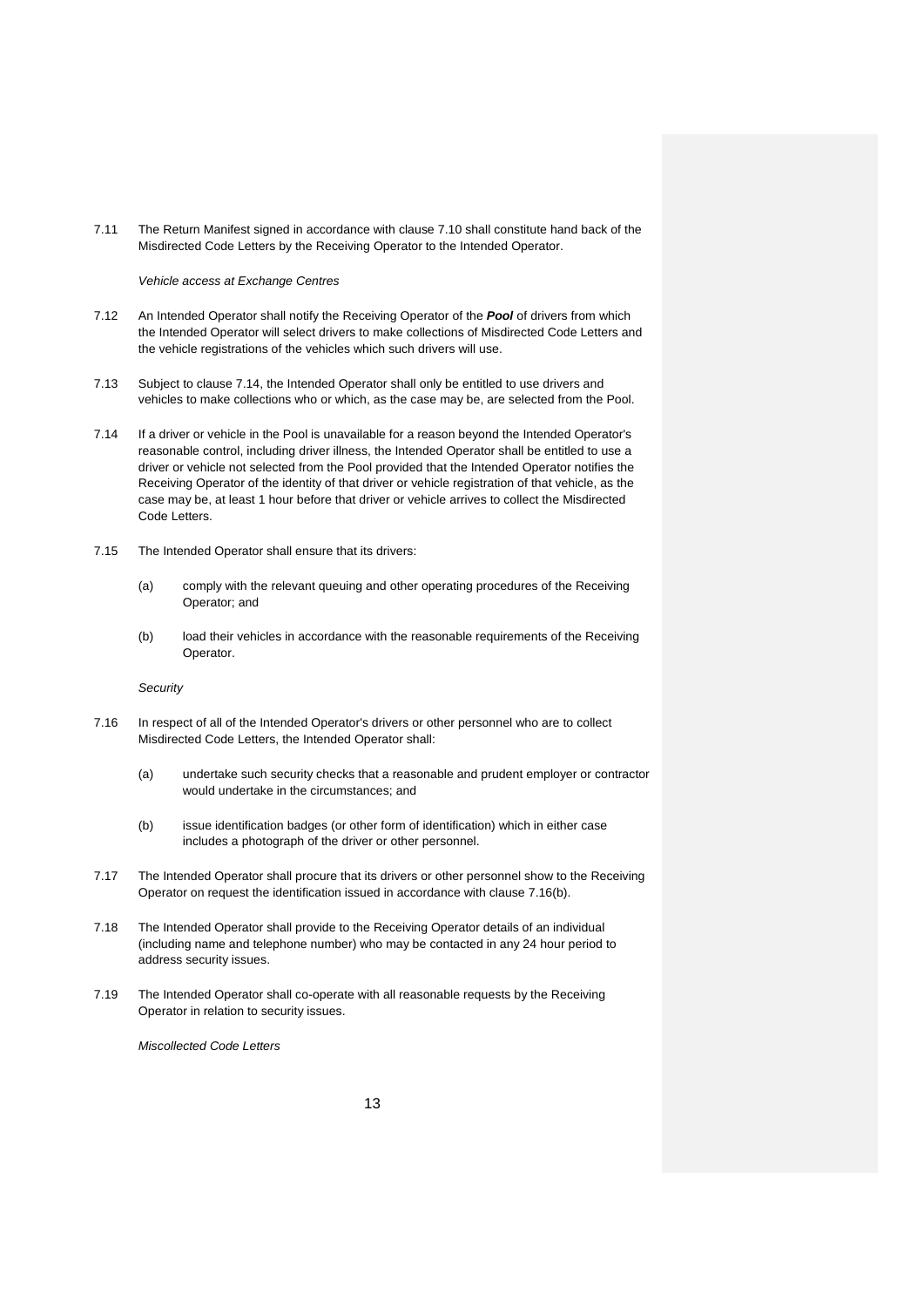- 7.20 If a Receiving Operator identifies Miscollected Code Letters in accordance with clause 6.1, it shall deliver those Miscollected Code Letters to:
	- (a) the relevant Intended Operator's customer from whom the Code Letters were miscollected; or
	- (b) the Intended Operator of the Miscollected Code Letters

in either case, as soon as reasonably practicable.

7.21 If a Receiving Operator elects to deliver Miscollected Code Letters to the relevant customer in accordance with clause 7.20(a), it shall notify the Intended Operator as soon as reasonably practicable that it collected the relevant Miscollected Code Letters and will deliver (or has delivered) them to the relevant customer.

*Misposted Code Letters where Intended Operator or Customer not clear* 

- 7.22 If a Receiving Operator identifies Misposted Code Letters in accordance with clause 6.1 the Intended Operator of which is not clear, it shall take all reasonable steps with a view to identifying the relevant Intended Operator or customer.
- 7.23 If the Receiving Operator identifies the relevant Intended Operator in accordance with clause 7.22, it shall:
	- (a) notify the Intended Operator that it has the relevant Misposted Code Letters;
	- (b) comply with the reasonable requests of the Intended Operator as to the return or making available for collection of those Misposted Code Letters; and
	- (c) be entitled to charge the Intended Operator for the reasonable costs properly and reasonably incurred by the Receiving Operator in identifying the Intended Operator and returning or making available for collection, as the case may be, the relevant Misposted Code Letters.
- 7.24 If the Receiving Operator identifies the relevant customer in accordance with clause 7.22, it shall:
	- (a) notify the customer that it has the relevant Misposted Code Letters;
	- (b) comply with the reasonable requests of the customer as to the return or making available for collection of those Misposted Code Letters; and
	- (c) be entitled to charge the Intended Operator of the Misposted Code Letters, if known, for the reasonable costs properly and reasonably incurred by the Receiving Operator in identifying the customer and returning or making available for collection, as the case may be, the relevant Misposted Code Letters.
- 7.25 If the Receiving Operator is unable to identify the relevant Intended Operator or customer in accordance with clause 7.22, it shall: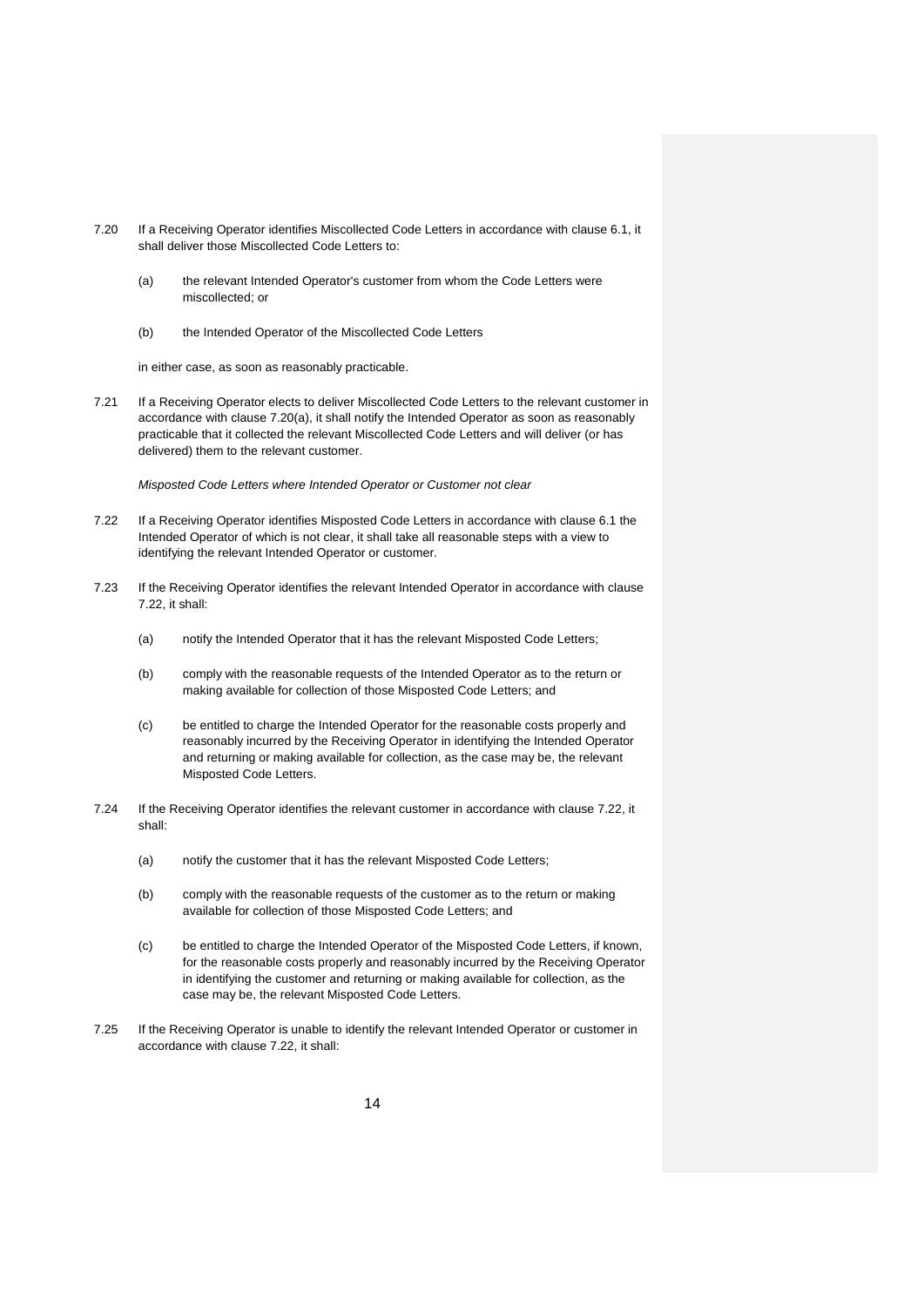- (a) use all reasonable endeavours to deliver (or procure delivery of) the relevant Misposted Code Letters to the relevant addressee; and
- (b) be entitled to charge the relevant addressee for such delivery on the same basis that it would be entitled to charge if it were the Intended Operator of the relevant Misposted Code Letters.

#### *Prohibited Code Letters*

- 7.26 If a Receiving Operator identifies Prohibited Code Letters in accordance with clause 6.1, it shall:
	- (a) notify the relevant Intended Operator;
	- (b) comply with the reasonable requests of the relevant Intended Operator as to the return or making available for collection of those Prohibited Code Letters or such other action to be taken in respect of those Prohibited Code Letters; and
	- (c) be entitled to charge the Intended Operator for the reasonable costs properly and reasonably incurred by the Receiving Operator in complying with sub-paragraphs (a) and (b) of this clause 7.26.

# **8. Health and Safety**

#### *Adherence to policies*

- 8.1 Each party shall procure that its personnel and any contractors, agents or franchisees comply with the applicable health and safety policies and reasonable requests relating thereto of the Receiving Operator in relation to the collection of Misdirected Code Letters at a relevant Exchange Centre.
- 8.2 Each party shall provide to the other party a copy of any health and safety policies with which that party expects the other party to comply in accordance with clause 8.1.

#### *Indemnity*

- 8.3 A party shall indemnify another party against any liability, loss or claim suffered or incurred by that other party as a result of any breach by the party of clause 8.1.
- 8.4 If a party wishes to make a claim under the indemnity in clause 8.3, it shall;
	- (a) notify the other party of the relevant facts giving rise to that claim as soon as reasonably practicable (and in any event within 180 days) of it first becoming aware of those facts;
	- (b) consult with the other party as to the ways in which the circumstances giving rise to that claim and relevant losses connected with or arising from that claim may be prevented, mitigated or restricted;
	- (c) take all reasonable steps to prevent, mitigate and restrict any and all of the same;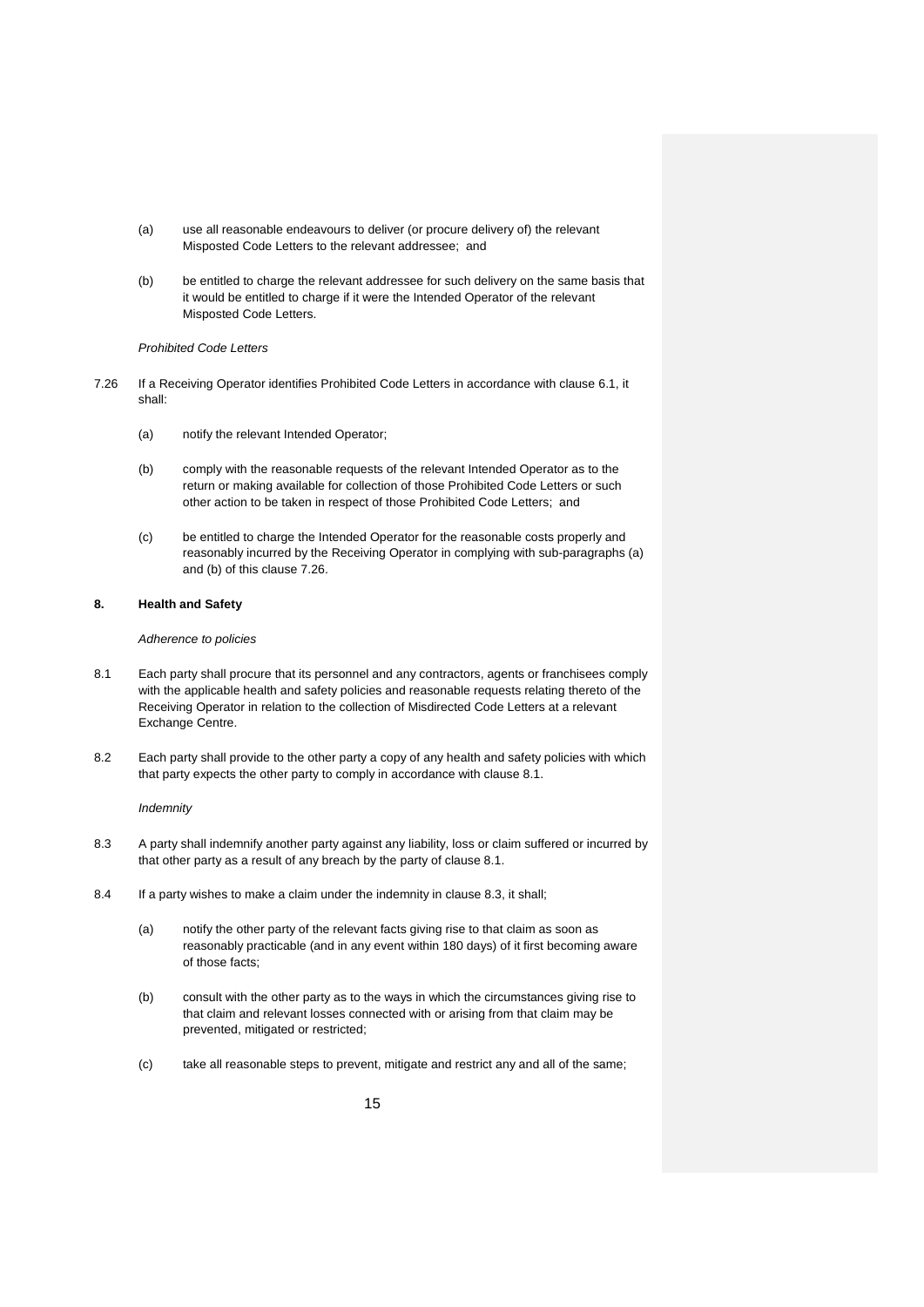- (d) where relevant, not make any admission of liability, agreement or compromise with any person, body or authority in relation to the potential claim without the prior written agreement of the other party;
- (e) where relevant, at all times disclose in writing to the other party all information and documents relating to the potential claim or the matters which will or are likely to give rise to such claim and, if requested by the other party, give the other party and its professional advisers reasonable access to its personnel as the case may be and to any relevant premises, chattels, accounts and records within its power, possession or control to enable the other party and its professional advisers to interview such personnel, and to examine such claim, premises, chattels, accounts, documents and records and to take copies or photographs thereof at the other party's own expense; and
- (f) where relevant, take such action as the other party may reasonably require (including the appointment of solicitors approved by the other party) to avoid, resist, contest or compromise the potential claim or the matters which will or are likely to give rise to such a claim provided the other party shall consult with it prior to taking any material decisions relating to such a claim and reimburse it for all reasonable costs reasonably and properly incurred by it in taking such action required by the other party.

#### **9. Charges and payment terms**

The Receiving Operator shall be entitled to charge for the Services in accordance with the provisions set out in Schedule 2.

### **10. Parties and Participation**

#### *Accession procedure*

- 10.1 A person wishing to accede to this Agreement (an *Applicant Party*) shall submit to the Secretary:
	- (a) its Party Details as at the time of application; and
	- (b) an undertaking from the Applicant Party that its Party Details are complete and accurate in all material respects.
- 10.2 On receipt of the items referred to in clause 10.1, the Secretary shall as soon as is reasonably practicable:
	- (a) notify each party of the name of the Applicant Party; and
	- (b) prepare an Accession Agreement for the Applicant Party and send it to the Applicant Party for execution.
- 10.3 On receipt of an Accession Agreement duly executed by an Applicant Party, the Secretary shall promptly:
	- (a) execute and deliver the Accession Agreement on behalf of all parties;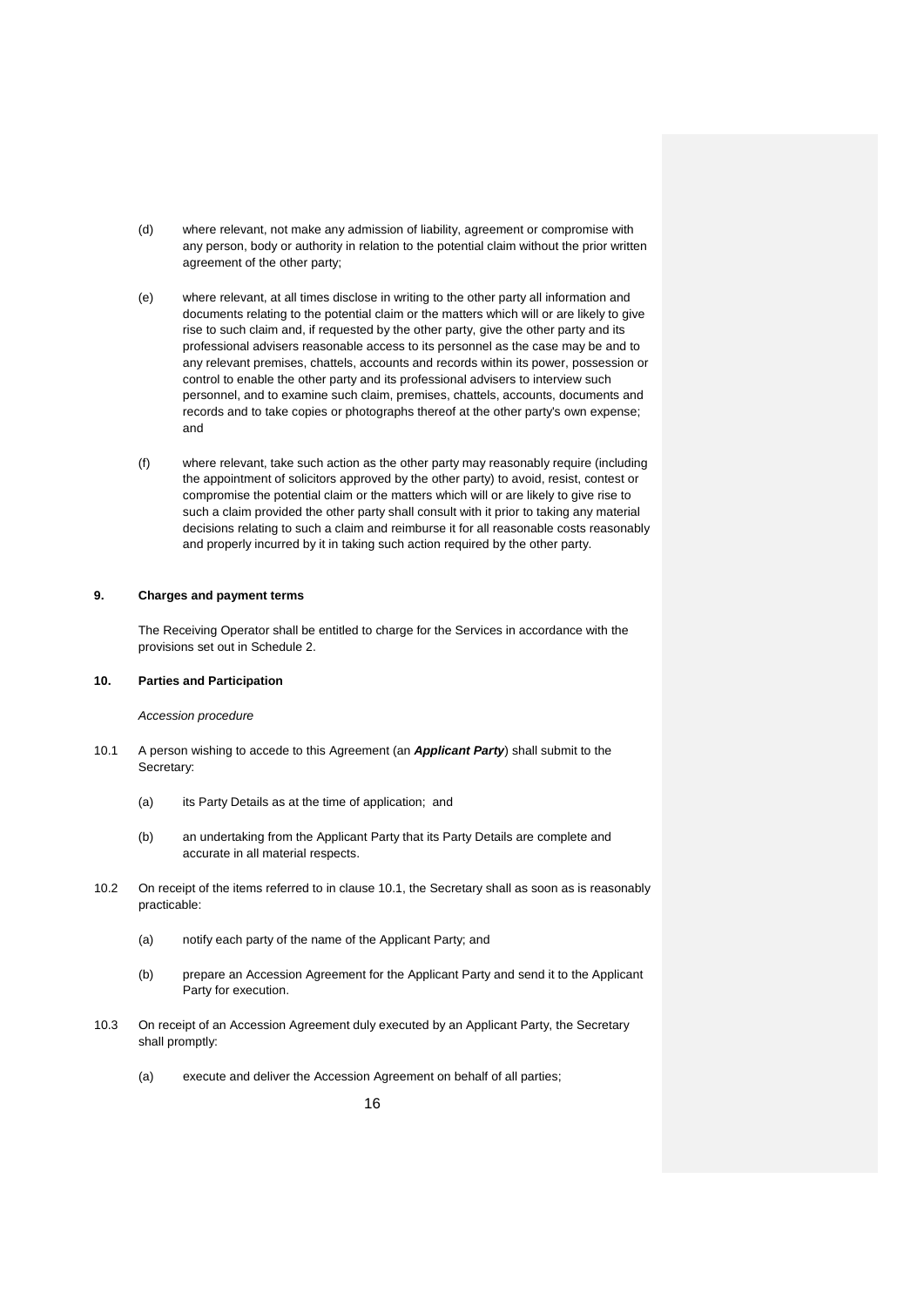- (b) send a certified copy of the Accession Agreement, duly executed by the Applicant Party and the Secretary, to the Applicant Party; and
- (c) give notice of the accession of the Applicant Party to the Applicant Party, each party and Ofcom.
- 10.4 Subject to and in accordance with the provisions of this clause 10 (and, for the avoidance of doubt, clause 10.5 in particular), each party hereby irrevocably and unconditionally authorises the Secretary to execute and deliver on behalf of such party any Accession Agreement duly executed by an Applicant Party, and to admit the Applicant Party as a party to this Agreement.

*Disputes as to admission* 

# 10.5 If:

- (a) there is any dispute as to whether an Applicant Party has fulfilled the requirements in clauses 10.1 to 10.4 and is entitled to be admitted as a party to this Agreement; and
- (b) Ofcom determines that such Applicant Party has fulfilled such requirements and is entitled to be so admitted, such Applicant Party shall be admitted as a party to this Agreement and the Secretary shall forthwith execute and deliver an Accession Agreement, duly executed by the Applicant Party, in order to effect such admission (and shall comply with the other provisions of clause 10.3).

#### *Accession*

- 10.6 The accession of an Applicant Party to this Agreement shall be effective on and from the date of the Accession Agreement.
- 10.7 The admission of any person as a party to this Agreement shall not affect or limit in any way the responsibility of each party to ensure that it complies with each of the requirements of this Agreement applicable to such party, or the rights and obligations of the parties if a party fails so to comply.

*Party Details and Provision of Information to the Secretary* 

- 10.8 For the purposes of this Agreement, the *Party Details* of a party (which shall include for the purposes of this clause an Applicant Party) are the following details and documentation of the party:
	- (a) its full name and contact details (including principal place of business or registered office, where applicable);
	- (b) the name, address, email address and fax or telephone number of the person for whose attention notices given under this Agreement should be marked; and
	- (c) its Standard Payment Terms.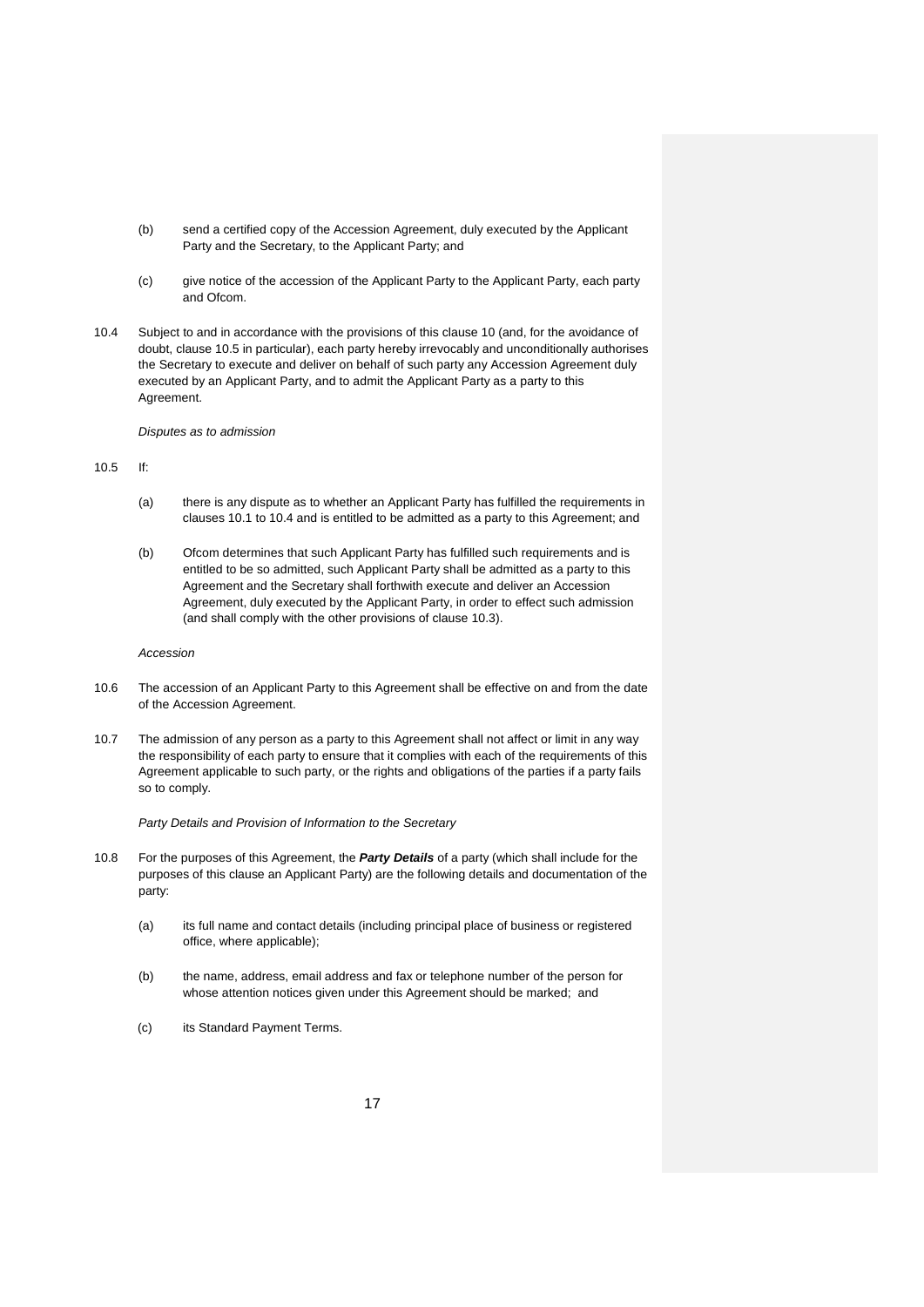- 10.9 Each party shall provide its Party Details to the Secretary and ensure that its Party Details for the time being provided to the Secretary remain accurate and complete in all material respects.
- 10.10 The Secretary shall establish and maintain a list containing all Party Details and shall send a copy of that list (as revised and updated from time to time) to Ofcom.

#### *Withdrawal*

- 10.11 Subject to clause 10.13, any party (the *Withdrawing Party*) shall be entitled to withdraw from and cease to be a party to this Agreement by giving notice in writing (other than by email) (a *Withdrawal Notice*) to the Secretary.
- 10.12 The Withdrawal Notice shall specify the time and date (the *Withdrawal Date*), being not less than 15 Working Days after the date of the Withdrawal Notice, with effect from which the Withdrawing Party wishes to withdraw from and cease to be a party to this Agreement.
- 10.13 A party may not withdraw from or cease to be a party to this Agreement (and any Withdrawal Notice shall be of no effect) if, as at 1700 hours on the day which is 2 Working Days prior to the Withdrawal Date:
	- (a) any sums accrued and payable under this Agreement by such party (whether or not due for payment and whether or not the subject of a dispute) remain, in whole or in part, to be paid by such party; or
	- (b) such party is subject to any Regulatory Condition by virtue of which it is required to be a party to this Agreement.

#### *Expulsion*

10.14 The Secretary shall be entitled to expel a party from this Agreement if:

that party is prohibited from acting as a postal operator; and

- -Ofcom has given its prior written consent to such expulsion.
- 10.15 The Secretary shall notify (other than by email) Ofcom and each other party of its intention to expel a party, at least 20 Working Days before giving an Expulsion Notice to that party.
- 10.16 For the avoidance of doubt, where a party is subject to a Regulatory Condition by virtue of which it is required to be a party to this Agreement, the Secretary shall not be entitled to expel such party.
- 10.17 Where the Secretary is entitled in accordance with clause 10.14 to expel a party, such expulsion shall take effect (and the party shall cease to be a party to this Agreement) at the time and on the date specified by the Secretary in a notice (other than by email) (the *Expulsion Notice*) to such party provided that such date (the *Expulsion Date*) shall not be earlier than 20 Working Days after the date of such notice.

*Discontinuance*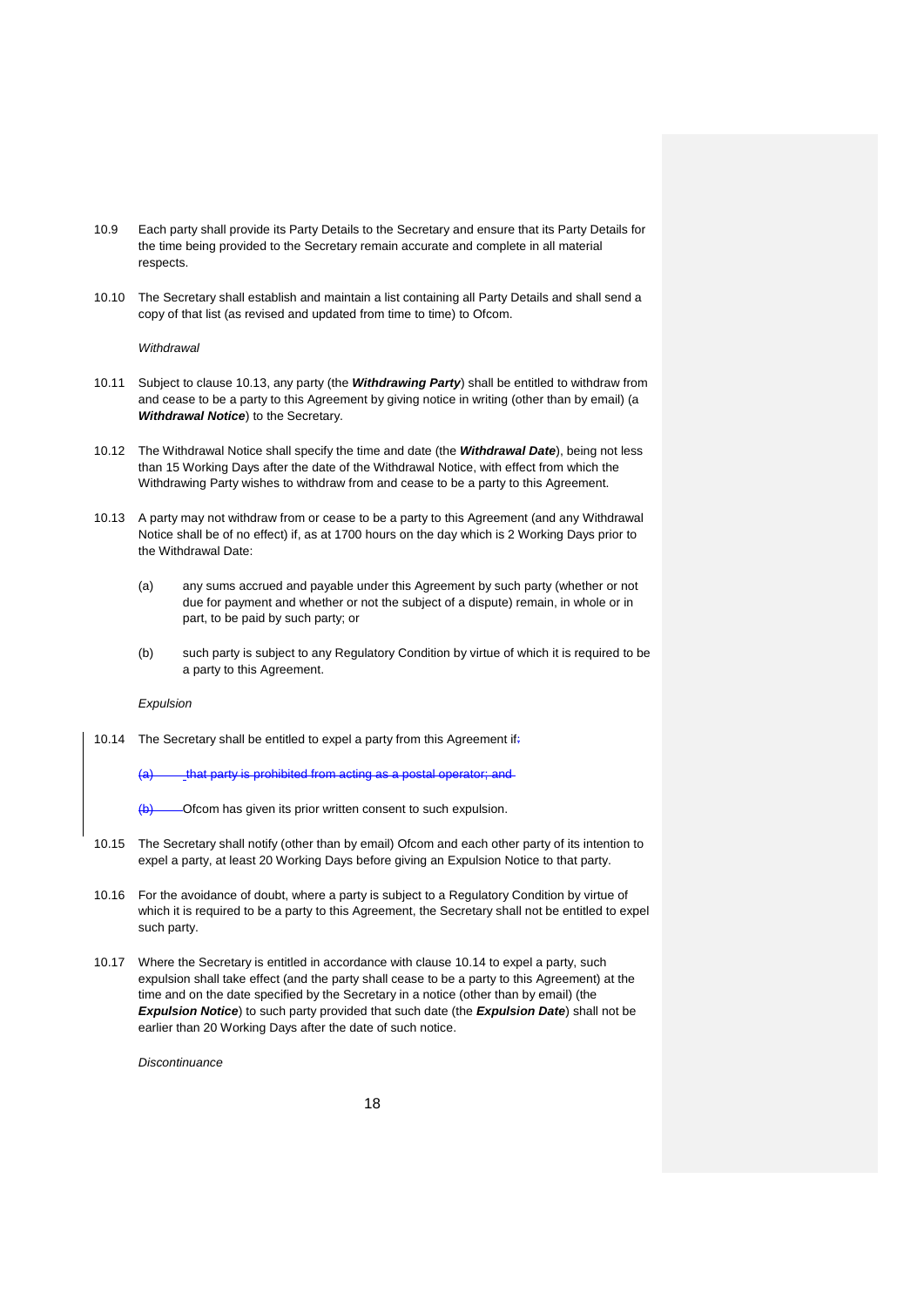#### 10.18 Where a party (the *Discontinuing Party*):

- (a) withdraws from and ceases to be a party to this Agreement pursuant to clauses 10.11 to 10.13;
- (b) is expelled from and ceases to be a party to this Agreement pursuant to clause 10.14 to 10.17,

the provisions of clauses 10.19 to 10.22 shall apply.

- 10.19 With effect from the Withdrawal Date or the Expulsion Date (as the case may be) (the *Discontinuance Date*):
	- (a) the Discontinuing Party shall, subject to the provisions of clause 10.20, be automatically released and discharged from all its obligations and liabilities under this Agreement; and
	- (b) each other party shall, subject to the provisions of clause 10.20, be automatically released and discharged from all its obligations and liabilities to the Discontinuing Party under the Agreement.
- 10.20 Any release and discharge referred to in clause 10.19 shall not extend to the rights and liabilities (whether actual, contingent, accrued or otherwise) of a party as at the Discontinuance Date (including, in the case of the expulsion of a party, any accrued rights of each other party in respect of the circumstances giving rise to such expulsion).
- 10.21 Save as provided in clause 10.19, this Agreement shall, upon the withdrawal or expulsion (as the case may be) of any party, remain in full force and effect and be binding on each of the other parties.
- 10.22 The Secretary shall, where possible before, and in any event promptly upon, the withdrawal or expulsion of such party, notify the same to each other party and Ofcom.

*Amendments to Schedule 1* 

10.23 The Secretary shall amend the list of parties specified in Schedule 1 to reflect the accession, withdrawal or expulsion of a party and provide an amended version of Schedule 1 to each party and Ofcom.

#### **11. Secretary**

- 11.1 There shall be a secretary in relation to this Agreement (the *Secretary*) which shall have the powers, functions and responsibilities set out in this Agreement relating to accession, withdrawal and expulsion set out in clause 10.
- 11.2 The Secretary when acting in that capacity shall:
	- (a) act impartially; and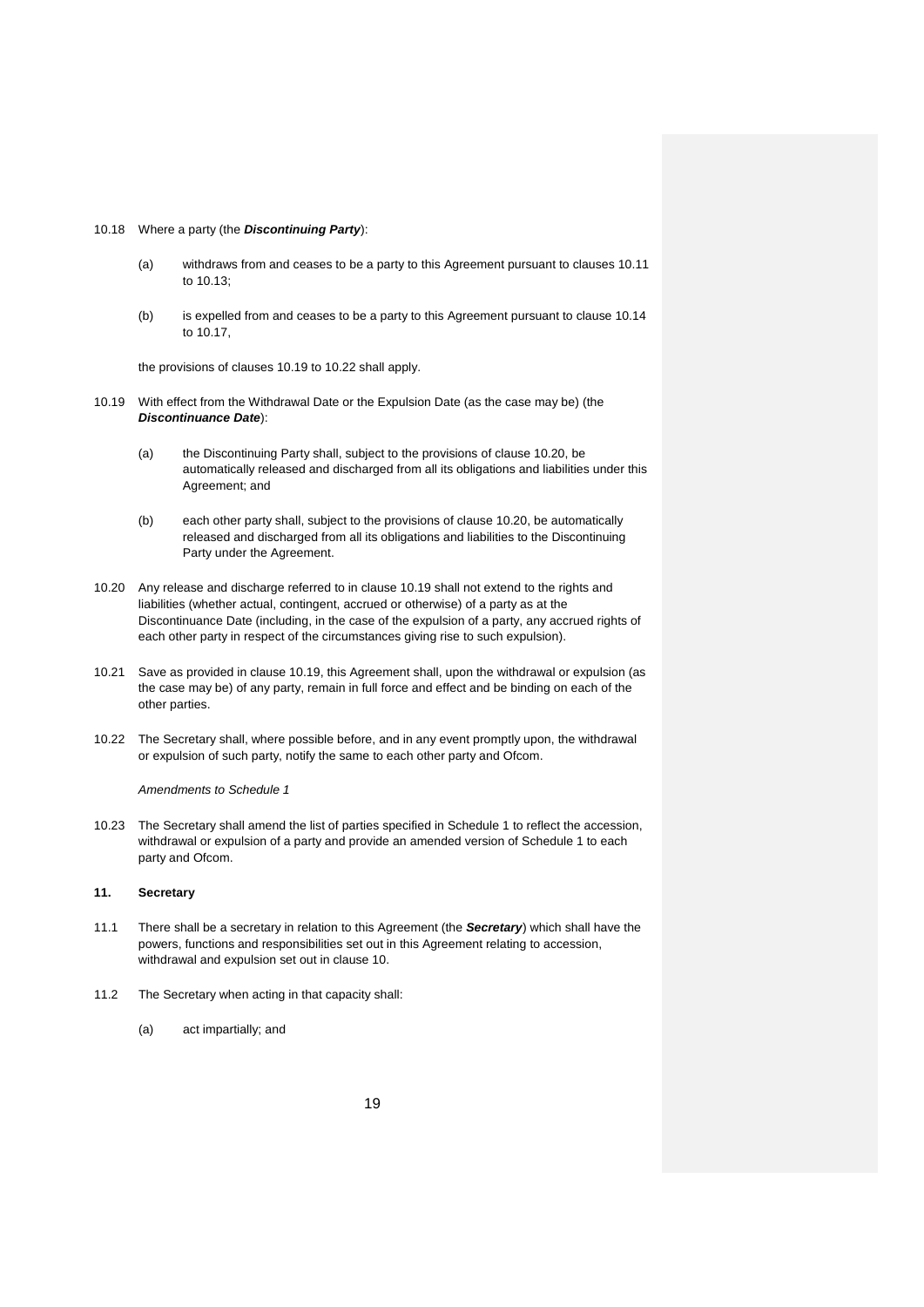- (b) ensure that this Agreement is given effect without undue discrimination between the parties.
- 11.3 The Secretary shall be such party as Ofcom may nominate from time to time.

#### **12. Variations**

*General* 

12.1 No variation of this Agreement shall be effective unless in writing and (except in the case of any amendment to Schedule 1 made in accordance with clause 10.23) made and approved by Ofcom in accordance with this clause 12.

#### *Effecting changes*

- 12.2 Upon service of a notice (other than by email) signed by Ofcom to the parties (a Change Notice) following any direction given pursuant to the relevant Regulatory Condition relating to the Code, this Agreement shall be changed in accordance with the terms of the Change Notice and a revised version of this Agreement incorporating the relevant changes shall be supplied to all parties.
- 12.3 A Change to this Agreement shall take effect from the time and date specified in the Change Notice.

#### *Change Proposals*

- 12.4 A proposal to change this Agreement (a *Change Proposal*) may only be made by a party to this Agreement (the *Proposer*).
- 12.5 A Change Proposal shall be submitted in writing to Ofcom and shall contain the following information in relation to such Change Proposal:
	- (a) the name of the Proposer;
	- (b) reasonable particulars of the Change Proposal;
	- (c) the proposed text to modify the Agreement in order to give effect to the Change Proposal;
	- (d) supporting explanation in reasonable detail of the reasons for the Change Proposal; and
	- (e) any other information or material which Ofcom may request.

#### **13. Confidentiality**

13.1 Except as permitted by clause 13.2, any Confidential Information shall be treated as confidential by the parties and any Confidential Information shall not at any time be disclosed to any third party without the prior written consent of the party whose Confidential Information it is.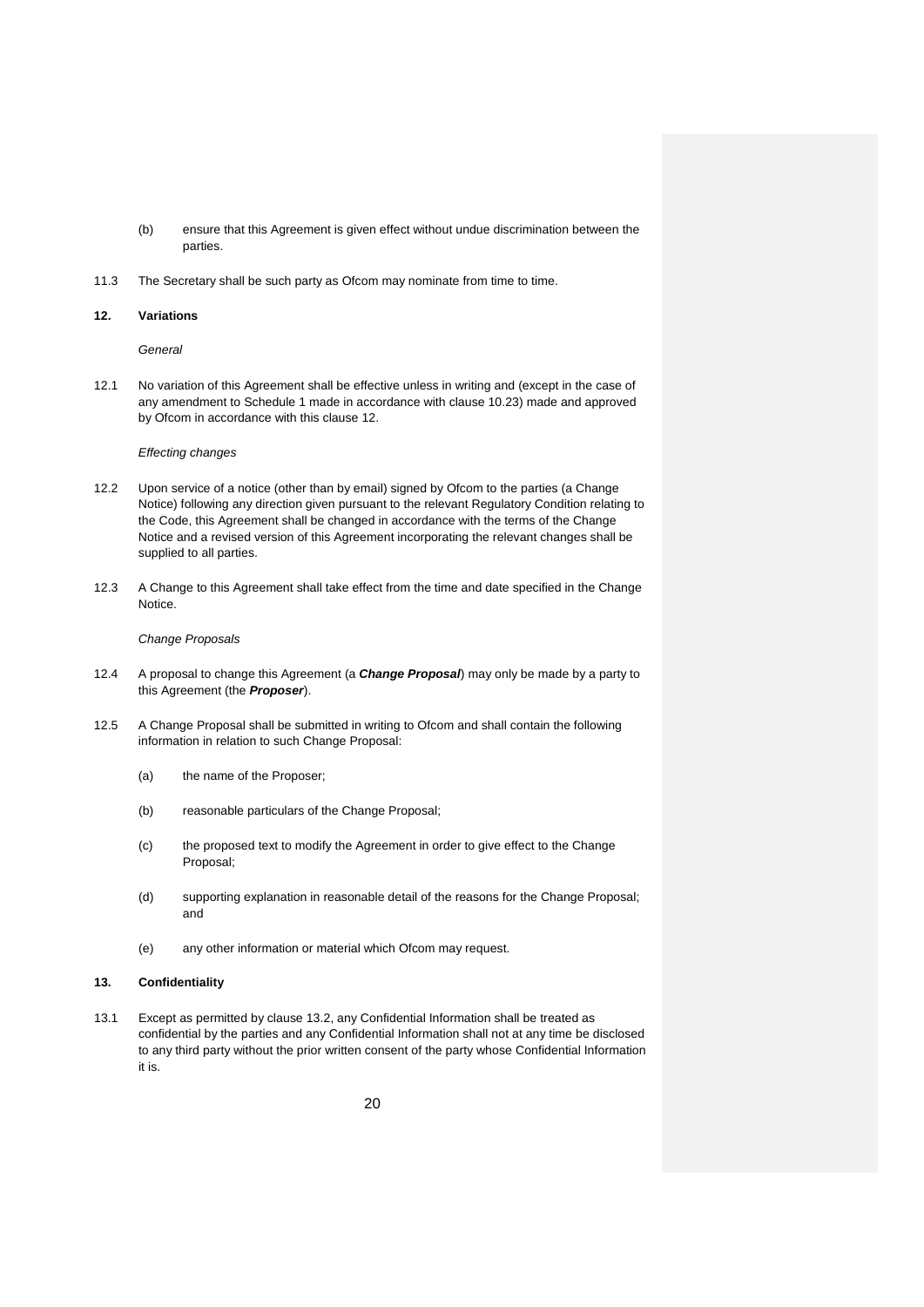- 13.2 Each party shall be entitled in good faith to divulge any Confidential Information without the approval of the party whose Confidential Information it is:
	- (a) to any Affiliate of such party;
	- (b) to any officer, employee, agent or servant of the party in question or of that party's Affiliate upon obtaining an undertaking of strict confidentiality from such officer, employee, agent or servant;
	- (c) to any professional advisers or consultants of such party or that party's Affiliate upon obtaining an undertaking of strict confidentiality from such advisers or consultants;
	- (d) to the extent required by the Act, any Regulatory Condition, the Financial Services and Markets Act 2000, any other applicable law, the rules of any stock exchange or regulatory body or any written request of any taxation authority or auditors of the relevant party;
	- (e) to the extent that it has become available to the public other than as a result of any breach of obligation of confidence; and
	- (f) to the extent ordered by any court or tribunal of competent jurisdiction.

# **14. Intellectual Property**

- 14.1 Any Intellectual Property Rights arising from this Agreement shall vest in the party responsible for the creation of those rights. Where the Intellectual Property Rights have been created jointly the Intellectual Property Rights shall vest in the creating parties jointly.
- 14.2 Each party shall inform each other party of all applications for trade marks, patents or for registration of designs or any other acts regarding protection or exploitation in respect of all Intellectual Property Rights made as a result of the performance of its obligations under this Agreement. Where other parties have contributed to the creation of such Intellectual Property Rights, consent shall be sought prior to any application or other acts by the other parties and/or those parties shall be entitled to join in any such applications or other acts.
- 14.3 Each party undertakes (at its cost) to execute such further documents or perform such further acts as the other party may reasonably request to give effect to the provisions of this clause 14 and hereby irrevocably appoints the other party as its agent to execute such documents and perform such acts on its behalf should it fail to do so within a reasonable period following a request to do so from the other party.

## **15. Liability and related issues**

- 15.1 For the purposes of this clause 15, references to a party include any of its officers, employees or agents.
- 15.2 The liability of one party to the other party under this Agreement (including under the indemnity in clause 8) shall not include:
	- (a) loss of profits or revenue;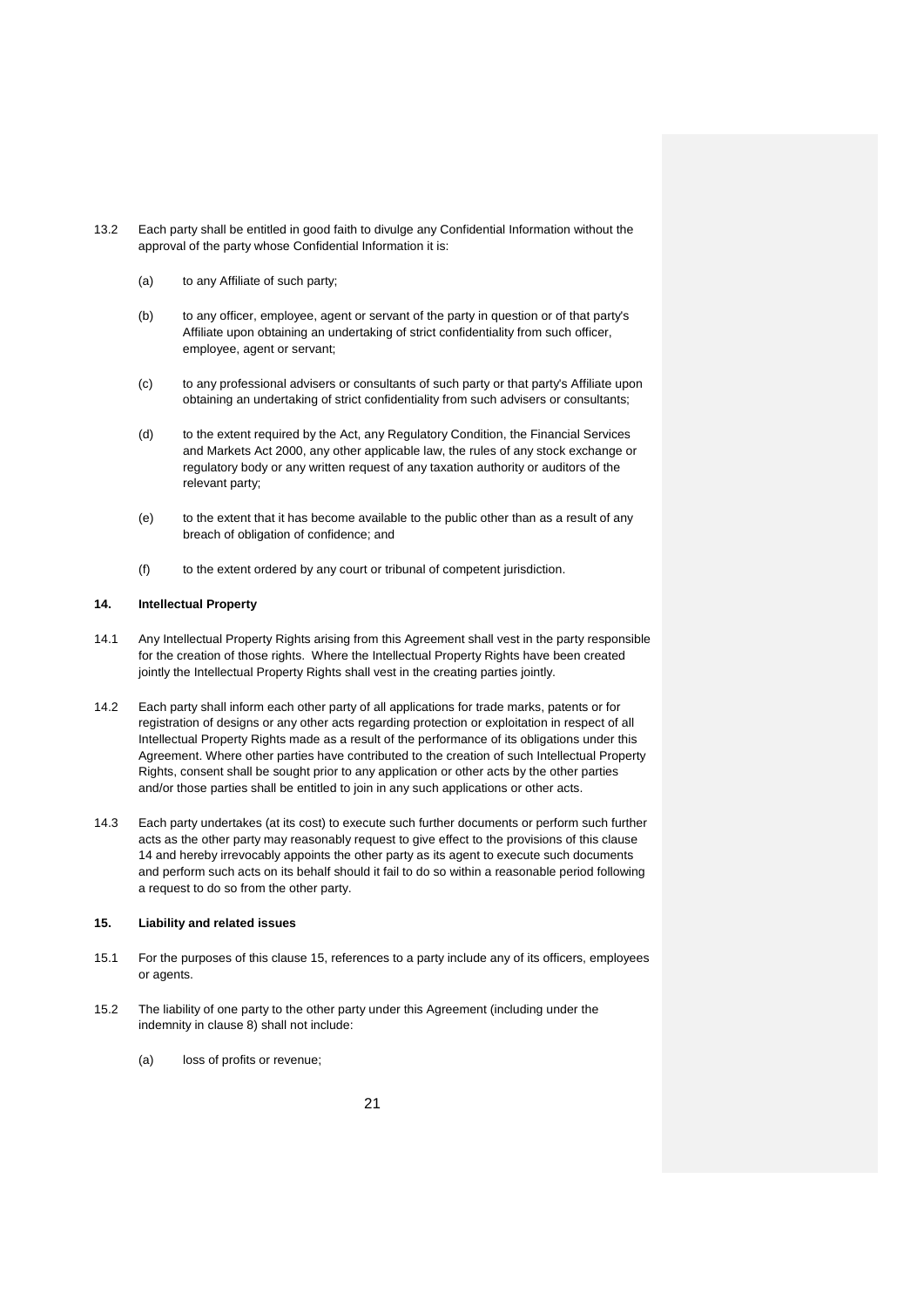- (b) loss of business;
- (c) loss of contracts;
- (d) indirect, special, incidental or consequential loss or damage; and
- (e) claims of third parties for any of the matters referred to in sub-clauses (a) to (d) above.
- 15.3 Nothing in this Agreement shall exclude or limit the liability of a party for death or personal injury resulting from the negligence of such party.
- 15.4 Each party acknowledges and agrees that the other party holds the benefit of the provisions of this clause 15 for itself and as trustee and agent for its officers, employees and agents.
- 15.5 Each provision of this clause 15 shall be construed as a separate and severable contract term, and shall remain in force and effect and shall continue to bind the parties even if this Agreement is terminated.
- 15.6 Each party acknowledges and agrees that the provisions of this clause 15 are fair and reasonable.

#### **16. Arbitration and Disputes**

#### *Negotiation*

16.1 If a dispute arises out of or in connection with this Agreement, a party may, by notice (other than by email), require the other party with whom it is in dispute to seek to resolve the dispute by negotiation in good faith.

### *Arbitration*

- 16.2 If the parties fail to resolve any dispute under clause 16.1 within 28 days after the notice referred to in clause 16.1, either party may refer the dispute for determination by arbitration pursuant to the Chartered Institute of Arbitrators Arbitration Rules (2000 Edition) (as amended from time to time) and such dispute shall be determined by arbitration.
- 16.3 Notwithstanding clauses 16.1 and 16.2, if either party considers that the matter to be arbitrated requires urgent resolution, it shall:
	- (a) give notice (other than by email) to the other party to that effect, with its reasons, and require the matter to be discussed between at least one director (or officer of similar status) of each party; and
	- (b) if the relevant directors or officers have not met or have otherwise failed to resolve such dispute within two Working Days of the notice given under clause 16.1, the party who gave such notice shall be entitled to refer the matter forthwith for determination by arbitration and to apply to the arbitrator for rules of procedure which will lead to urgent resolution of the matter.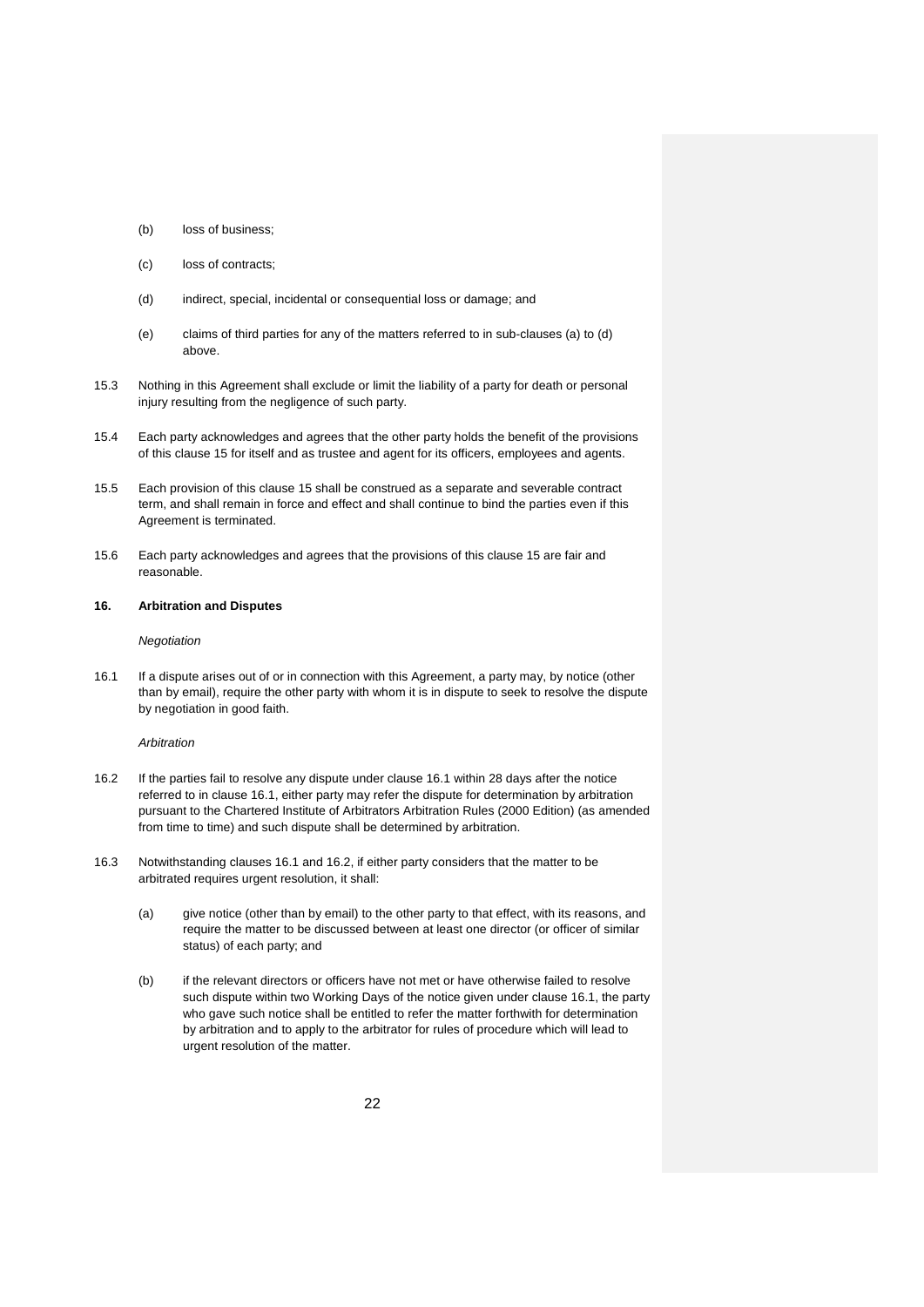#### *Mediation*

16.4 Notwithstanding clauses 16.1 to 16.3, the parties may agree to attempt to settle any dispute arising out of or in connection with this Agreement by mediation in accordance with the Centre for Effective Dispute Resolution (CEDR) Model Mediation Procedure.

#### *Interim Relief*

16.5 Nothing in this Agreement shall prevent a party from applying to the court for interim relief pending resolution of a dispute.

#### *Debt Recovery*

- 16.6 If a party fails to pay Charges in accordance with the relevant Standard Payment Terms, such unpaid Charges shall constitute a debt due and owing from the party which has failed to pay the Charges and:
	- (a) such debt shall be recoverable by any means available under the laws of England and Wales; and
	- (b) clauses 16.2 to 16.4 shall not apply to any proceedings commenced under this clause 16.6.

#### **17. Third Parties**

- 17.1 Subject to clause 17.2, nothing in this Agreement is intended to confer on any person any benefit or any right to enforce any term of it which that person would not have had but for the operation of the Contracts (Rights of Third Parties) Act 1999.
- 17.2 Ofcom shall have the right under the Contracts (Rights of Third Parties) Act 1999 to enforce directly such rights as it has been granted under this Agreement.

#### **18. General**

*Notices* 

- 18.1 Save as otherwise expressly provided in this Agreement, any notice or other communication to be given by one party to another under or in connection with the matters contemplated by this Agreement shall be addressed to the recipient and sent to the address, fax number or email address of the relevant party provided under clause 18.3.
- 18.2 Such notice or other communication shall be in writing and shall be delivered by hand or sent by first class prepaid post or fax or email, as the case may be, and shall be deemed to have been received:
	- (a) in the case of delivery by hand, when delivered;
	- (b) in the case of first class prepaid post, on the second day following the day of posting;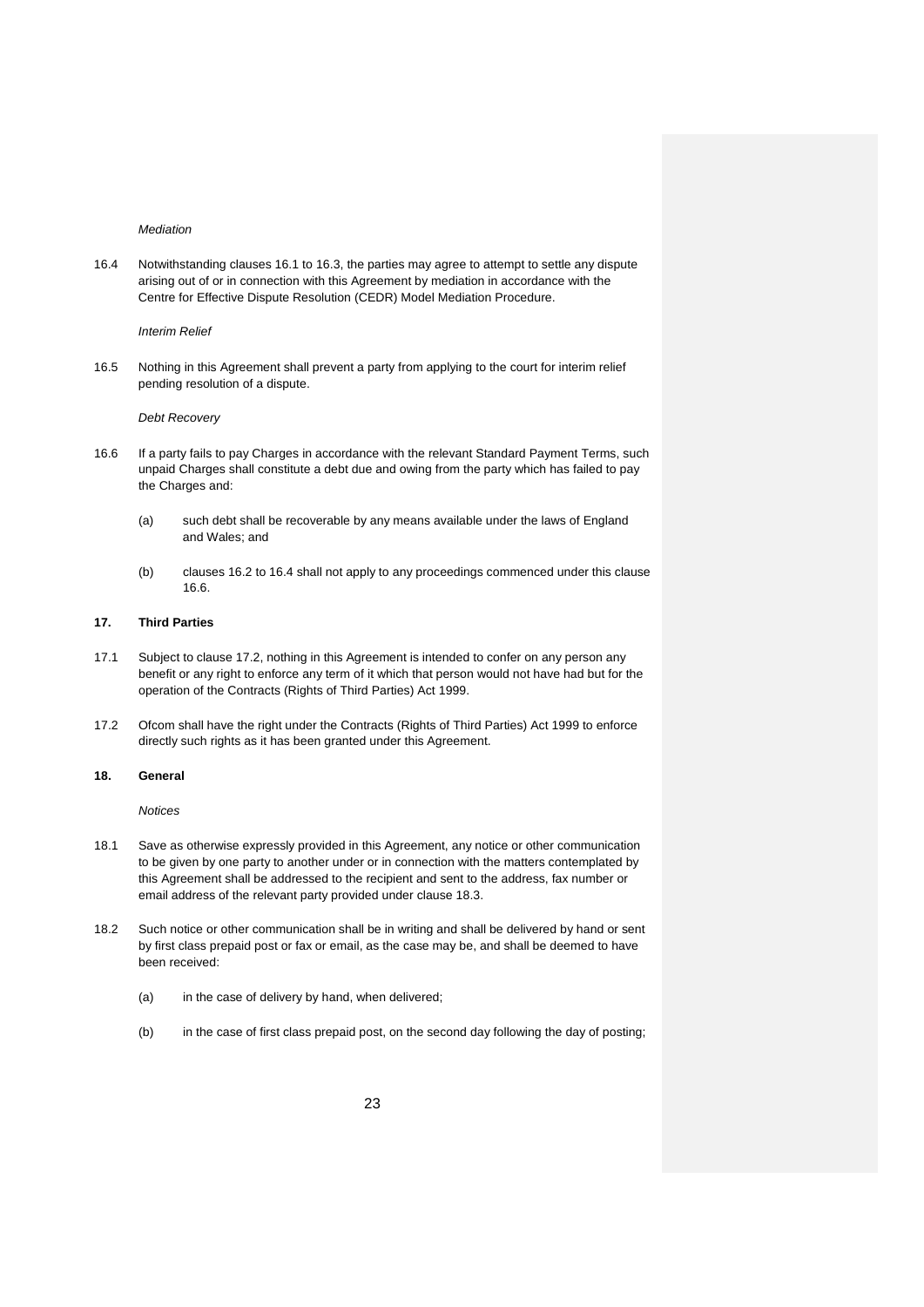- (c) in the case of fax (subject to confirmation of uninterrupted transmission by a transmission report) where such transmission occurs before 5.00 pm, on the day of and, in any other case, at 9.00 am on the day immediately following, transmission; or
- (d) in the case of email upon sending, subject to receipt by the sender of a "delivered" confirmation (provided that the sender shall not be required to produce a "read" confirmation).

#### *Contact details*

18.3 Each party shall provide to all other parties the name, address, email address and fax or telephone number of the person for whose attention notice given under this Agreement is to be marked.

#### *Assignment*

18.4 No party shall assign, transfer (or purport to assign or transfer) any of its rights or obligations under this Agreement.

#### *No Partnership or Agency*

18.5 Nothing in this Agreement is or shall be deemed to constitute a partnership between the parties nor, except as may be expressly set out in this Agreement, constitute either party the agent of the other party for any purpose.

*Waiver* 

18.6 No delay by or omission of any party in exercising any right, power, privilege or remedy under this Agreement shall operate to impair such right, power, privilege or remedy or be construed as a waiver thereof.

#### *Entire Agreement*

- 18.7 Subject to clause 1.3, this Agreement (including any Accession Agreements) contains or expressly refers to the entire agreement between the parties with respect to the subject matter thereof, and supersedes all previous agreements or understandings between the parties with respect thereto; and any warranty, condition or other term implied at law or by custom is (to the fullest extent permitted by law) expressly excluded therefrom.
- 18.8 Each party acknowledges that in entering into or acceding to this Agreement it does not rely on any representation, warranty or other understanding not expressly contained in this Agreement.

*Counterparts* 

18.9 This Agreement may be executed in counterparts.

*Governing Law*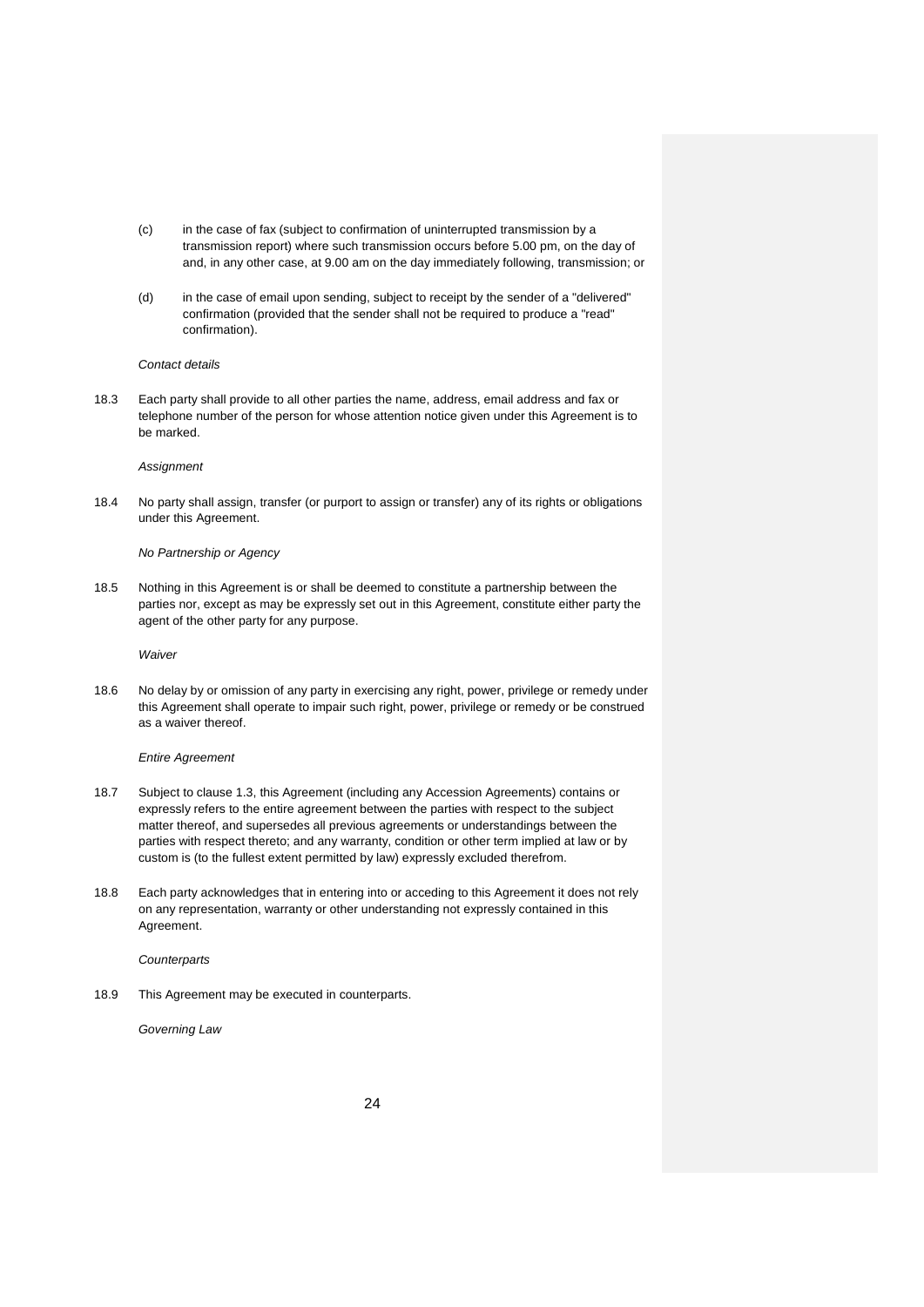18.10 This Agreement shall be governed by, and construed in all respects in accordance with, the laws of England and Wales.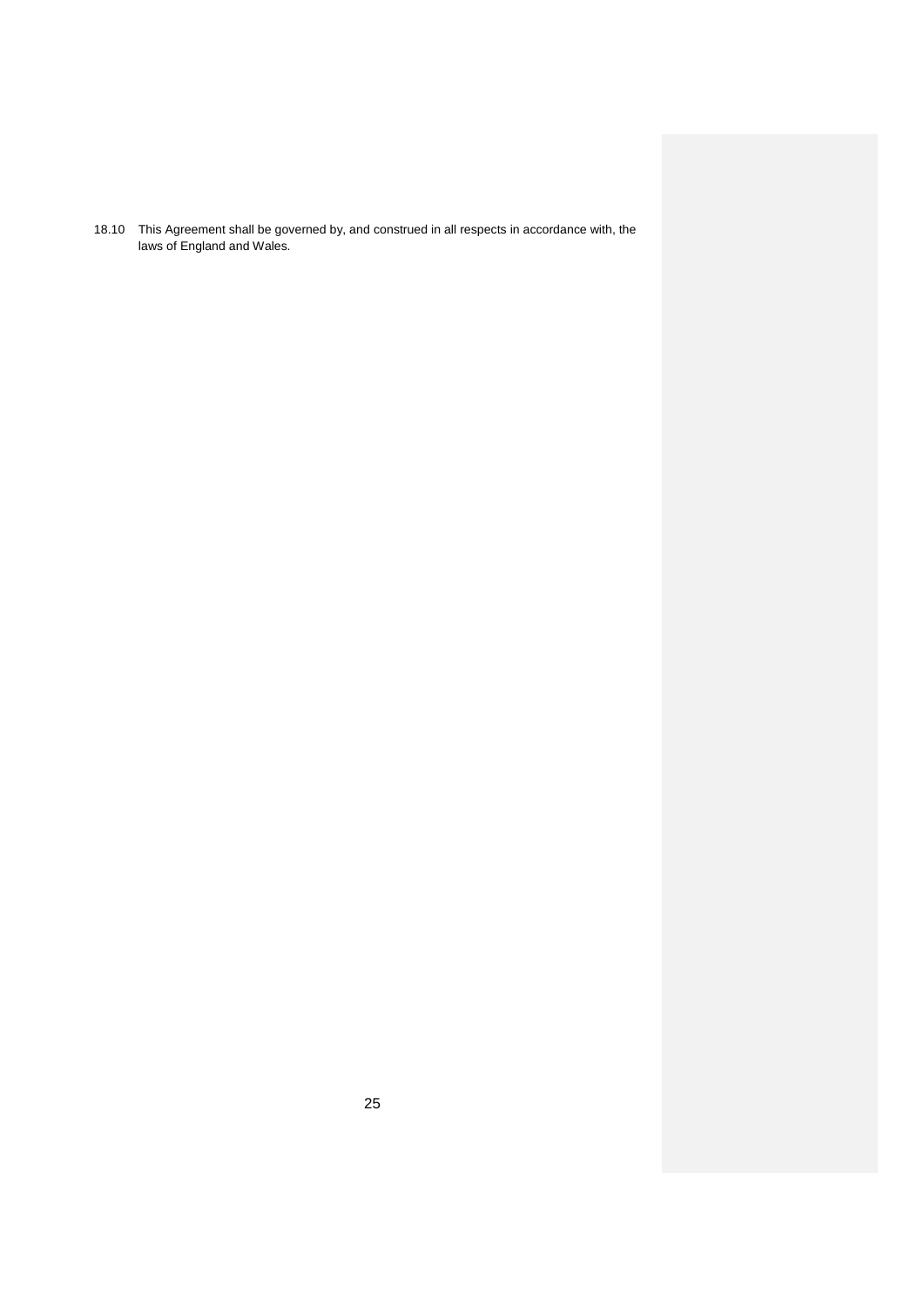**Schedule 1 – Parties** 

[●]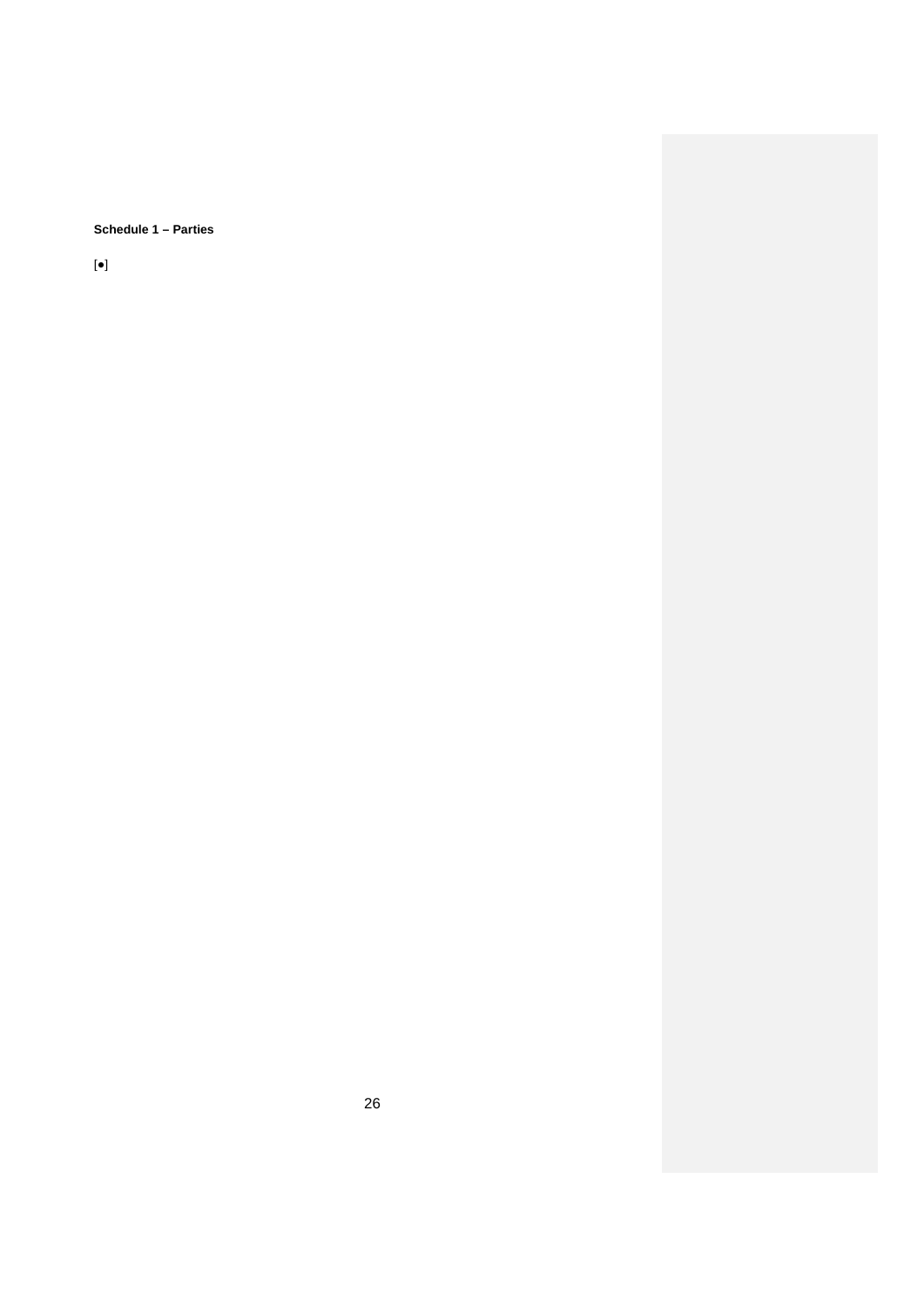#### **Schedule 2 – Charges**

# **General**

- 1. The Receiving Operator shall be entitled to make and the Intended Operator shall pay Charges calculated in accordance with the following provisions of this Schedule 2.
- 2. The Charges specified in this Schedule 2 are:
	- (a) expressed exclusive of VAT; and
	- (b) subject to adjustment in accordance with paragraphs 7 and 8 of this Schedule 2.
- 3. Payment of the Charges shall be made in accordance with the Standard Payment Terms of the Receiving Operator.

#### **Exchange Centre – Extraction Charge**

4. In respect of collections of Misdirected Code Letters by an Intended Operator in accordance with clause 7.1, the Intended Operator shall pay an Extraction Charge calculated in accordance with the following formula:

$$
EC = (MCL \times P) + (F \times C)
$$

where:

EC is the relevant Extraction Charge;

MCL is the number of Misdirected Code Letters collected by the relevant Intended Operator in accordance with clause 7.1;

P is 7.8 pence;

F is £1.75; and

C is the number of collections made by the Intended Operator.

#### **Exchange Centre – Default Return Charge**

5. In respect of the return of Misdirected Code Letters to an Intended Operator in accordance with clause 7.6, the Intended Operator shall pay a Default Return Charge calculated in accordance with the following formula:

*DRC = (MCL x P) + FC* 

where:

DRC is the Default Return Charge;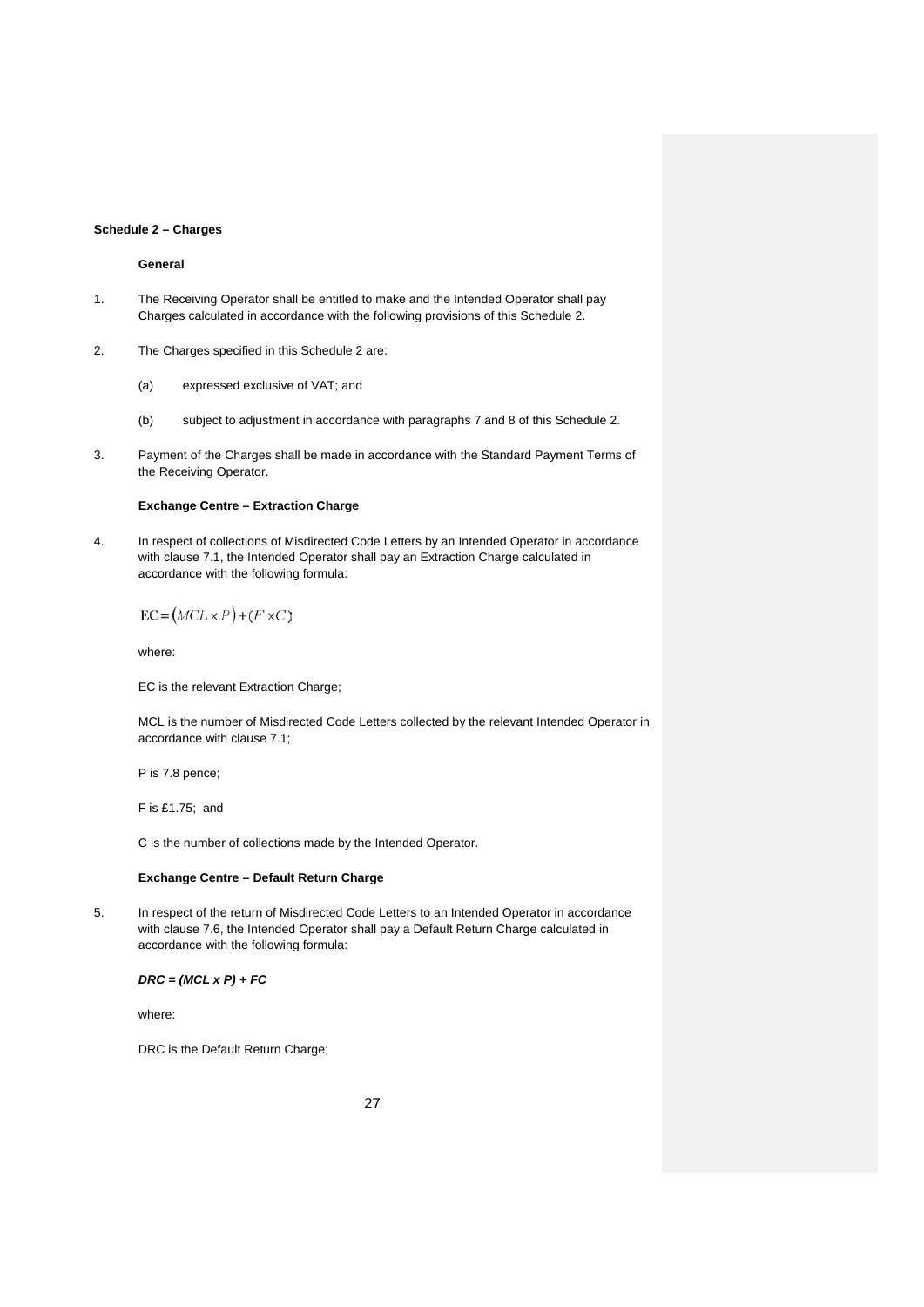MCL is the number of Misdirected Code Letters returned to the relevant Intended Operator in accordance with clause 7.6;

P is 7.8 pence; and

FC is an amount which equals the amount which would be payable if the relevant Misdirected Code Letters were posted (on a consolidated basis per return) using Royal Mail's first class public service price for metered/franked mail (from time to time).

#### **Non-Exchange Centre and/or no Operator Centre – Standard Return Charge**

6. In respect of the return of Misdirected Code Letters to an Intended Operator in accordance with clause 7.5, the Intended Operator shall pay a Standard Return Charge calculated in accordance with the following formula:

*SRC = (MCL x P) + SC* 

where:

SRC is the Standard Return Charge;

MCL is the number of Misdirected Code Letters returned to the relevant Intended Operator in accordance with clause 7.5;

P is 7.8 pence; and

SC is an amount which equals the amount which would be payable if the relevant Misdirected Code Letters were posted (on a consolidated basis per return) using Royal Mail's second class public service price for metered/franked mail (from time to time).

## **Indexation**

7. The values of "P" (in paragraphs 4 to 6) and "F" (in paragraph 4) are stated as at 1 January 2006 2011-12 (i.e. Formula Year t=0). ) and this value should be published each year. **Formatted:** Font:

8. The values of "P" and "F" in subsequent Formula Years shall be calculated in accordance with the following formula:

 $PF_t = PF_{t-1} * \left(\frac{100 + RPI_t}{100}\right)$ 

-

where

 $PF_t$  is "P" and "F" in Formula Year t;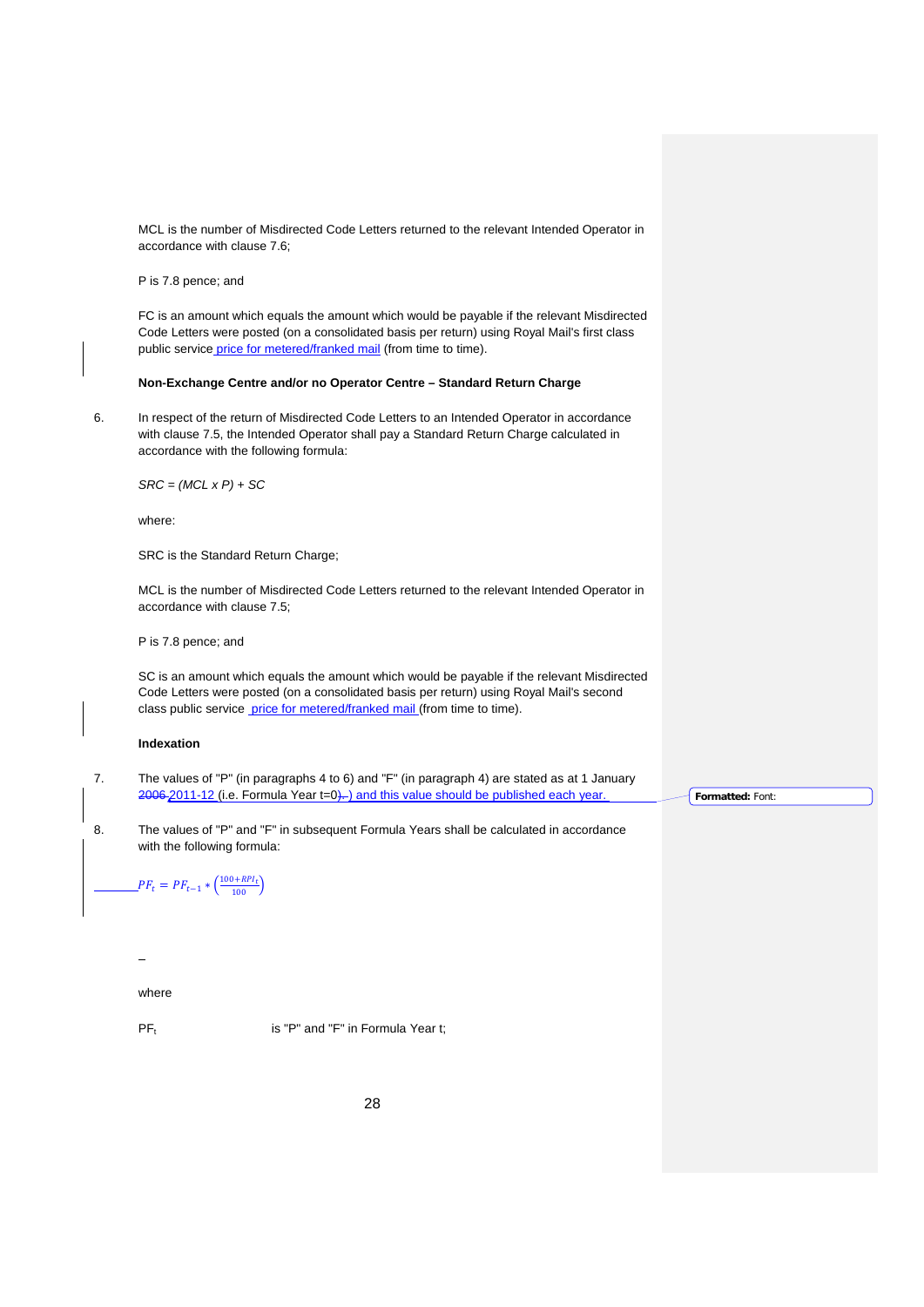| $RPI_t$ | is the change in percentage points (whether of a positive or negative<br>or zero value) in between the average of the levels of the Retail Price<br>Index published or determined with respect to each of the six-twelve<br>months up to and including September in Formula Year t-1 and the<br>average of those levels with respect to each of the six months up to<br>and including September in the preceding year; and |
|---------|----------------------------------------------------------------------------------------------------------------------------------------------------------------------------------------------------------------------------------------------------------------------------------------------------------------------------------------------------------------------------------------------------------------------------|
|         | is a number derived from the relevant Royal Mail price control value<br>as may be notified to the parties (for the avoidance of doubt) by<br><u>Afcam fram time to time</u>                                                                                                                                                                                                                                                |

# **Interpretation**

 $\overline{\phantom{a}}$ 

9. Where in paragraphs 5 and 6 reference is made to "consolidated basis per return", by way of illustration only, if the Receiving Operator is returning 10 Misdirected Code Letters each weighing 50 grams, the relevant tariff would be calculated on the basis of a single Misdirected Code Letter weighing 500 grams.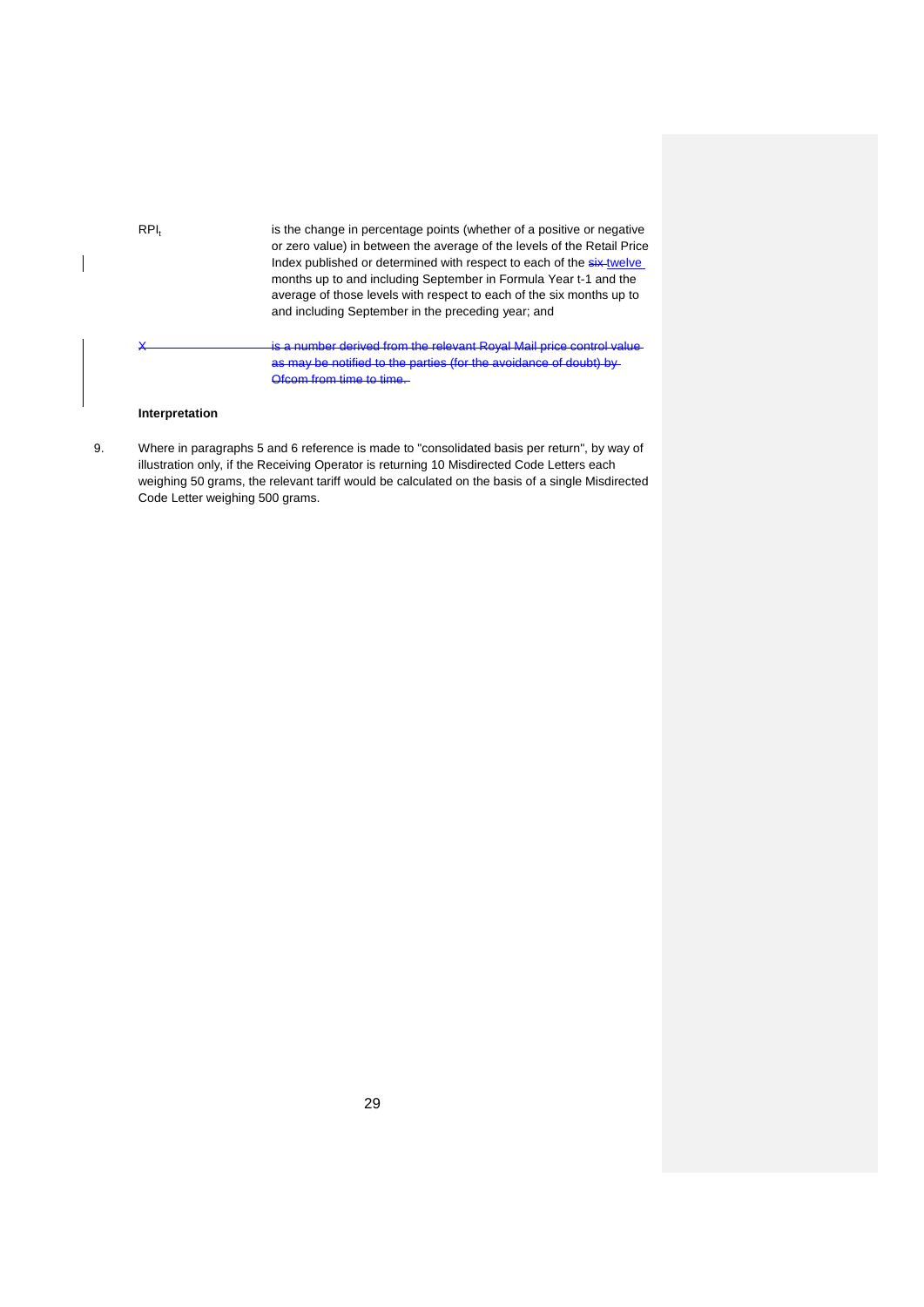#### **Schedule 3 – Form of Accession Agreement**

#### **THIS ACCESSION AGREEMENT** is made on [●] between:

- (1) [*Insert details of Secretary authorised under the Agreement to sign the Accession Agreement on its own behalf and on behalf of all the other parties to the PCOP Agreement*] (the *Authorised Person*); and
- (2) [*Insert name of person wishing to be admitted to the PCOP Agreement*] (the *Applicant Party*) whose [*principal*][*registered*] office is at [*insert details, including company registration number, where relevant*]

# **WHEREAS:**

- (A) The Postal Common Operational Procedures Agreement dated [•] (the **Agreement**) provides for the accession of new parties.
- (B) The Applicant Party has complied with the requirements of the Agreement as to accession and wishes to be admitted as a party.

In consideration of the rights and obligations contained in the Agreement **IT IS HEREBY AGREED** as follows:

- 1. In this Accession Agreement, words and expressions defined in or for the purposes of the Agreement and not otherwise defined in this Accession Agreement shall have the meanings ascribed to them under the Agreement.
- 2. The Authorised Person (acting on its own behalf and on behalf of each of the other parties) hereby admits the Applicant Party as an additional party under the Agreement with effect from the date of this Accession Agreement on the terms and conditions hereof.
- 3. The Applicant Party hereby accepts its admission as a party and undertakes with the Authorised Person (acting on its own behalf and on behalf of each of the other parties) to perform and to be bound by the Agreement as a party as from the date hereof.
- 4. For all purposes in connection with the Agreement the Applicant Party shall as from the date hereof be treated as if it had been a signatory to the Agreement from the date hereof, and as if this Accession Agreement were part of the Agreement from the date hereof, and the rights and obligations of the parties shall be construed accordingly.
- 5. This Accession Agreement and the Agreement shall be read and construed as one document and references (in or pursuant to the Agreement) to the Agreement (howsoever expressed) should be read and construed as references to the Agreement and this Accession Agreement.
- 6. This Accession Agreement may be executed in counterparts.